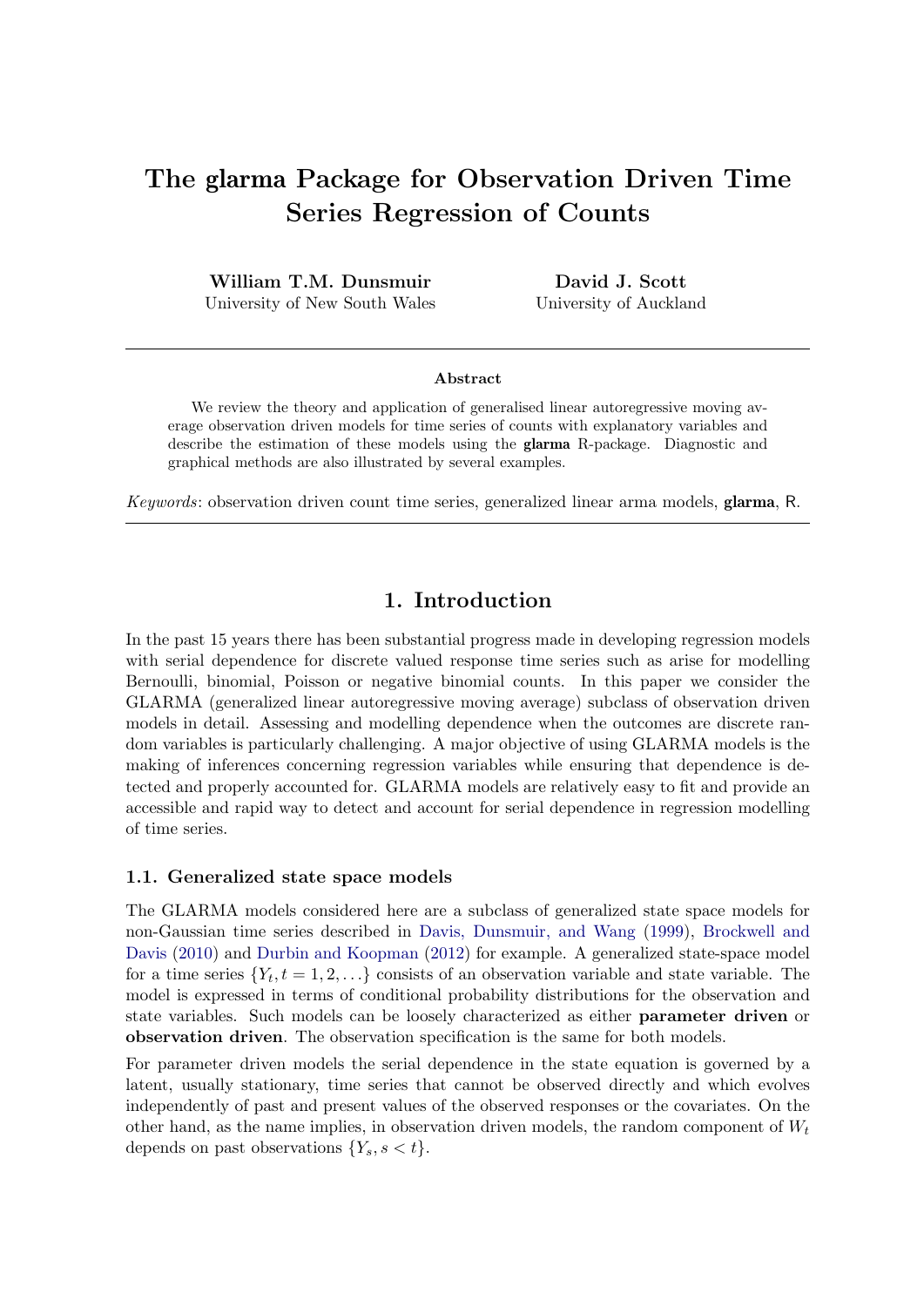Estimation of parameter driven models requires very high dimensional integrals to be evaluated or approximated using asymptotic expansions, simulation methods, numerical integration or all three. Because of this they can be difficult to fit and for routine model building in which many potential regressors need to be considered and evaluated for significance, the parameter driven models for count time series are not yet ready for general use.

On the other hand, the observation driven models considered here are much easier to fit because the likelihood is conditionally specified as a product of conditional distributions which belong to the exponential family and for which the natural parameter is readily calculated via recursion. As a result they are relatively straightforward to apply in practical settings with numerous regressors and long time series.

The outline of the remainder of the paper is as follows. Section [2](#page-1-0) provides the necessary theoretical background for GLARMA models. It describes the various combinations of model elements (response distributions, dependence structures and predictive residuals) that are currently supported in the glarma package. Options for initializing and obtaining maximum likelihood estimates using a form of Fisher scoring or Newton-Raphson iterations are described. Issues of parameter identifiability and convergence properties of GLARMA models and the maximum likelihood estimates are also reviewed to guide users in the application of these models. Section [3](#page-8-0) describes the various modelling functions available in the package. Section [4](#page-9-0) describes the built-in model diagnostic procedures and plotting functions. Section [5](#page-11-0) provides several examples illustrating the use of the package on real data sets.

# 2. Theory of GLARMA models

<span id="page-1-0"></span>The glarma package provides functionality for estimating regression relationships between a vector of regressors (covariates, predictors) and a discrete valued response. In time series regression modelling it is typically the case that there is serial dependence. This package models the serial dependence using the GLARMA class of observation driven models and provides valid inference for the regression model components.

Let there be N consecutive times at which the response and regressor series are observed. The response series are observations on the random variables  $\{Y_t : t = 1, \ldots, N\}$  and associated with these are K-dimensional vectors of regressors  $x_t$  observed also for  $t = 1, \ldots, N$ . We let  $\mathcal{F}_t = \{Y_s : s < t, x_s : s \leq t\}$  be the past information on the response series and the past and present information on the regressors. In general the conditional distribution of  $Y_t$  given  $\mathcal{F}_t$ is given in exponential family form as

<span id="page-1-1"></span>
$$
f(y_t|W_t) = \exp\{y_t W_t - a_t b(W_t) + c_t\}
$$
\n(1)

where  $a_t$  and  $c_t$  are sequences of constants possibly depending on the observations  $y_t$ . Information in  $\mathcal{F}_t$  is summarized in the state variable  $W_t$ . Details are provided below for specific distributions available in glarma.

Note that [\(1\)](#page-1-1) is not the fully general form of the exponential family (see [McCullagh and](#page-20-3) [Nelder](#page-20-3) [1989\)](#page-20-3) in that it does not include an over-dispersion parameter and the canonical link is used. It follows from [\(1\)](#page-1-1) that the conditional means and variances of the responses are  $\mu_t := E(Y_t|W_t) = a_t \dot{b}(W_t)$  and  $\sigma_t^2 := \text{var}(Y_t|W_t) = a_t \ddot{b}(W_t)$ . The negative binomial case is special—see below.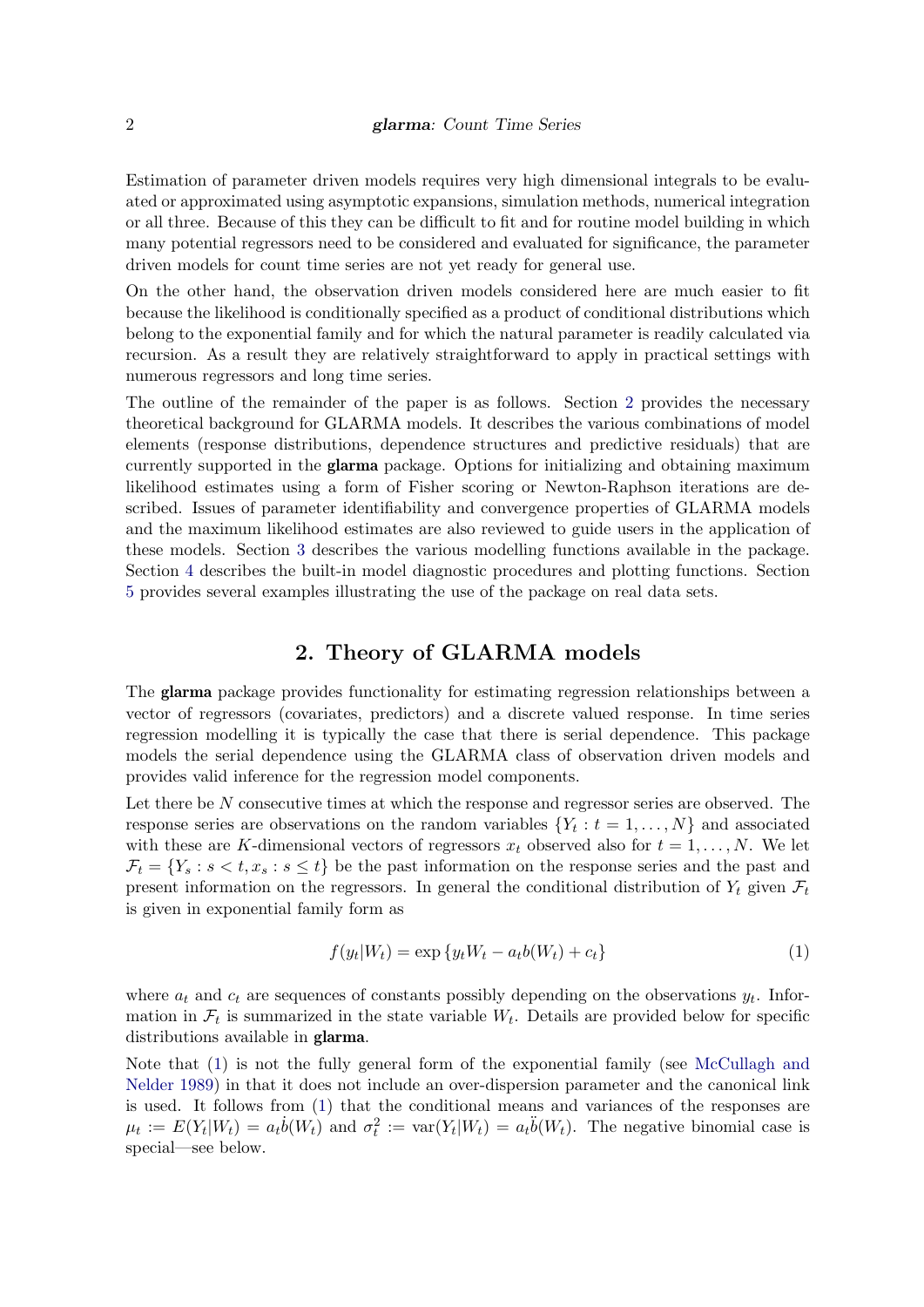<span id="page-2-3"></span>Observation driven models take various forms (see [Benjamin, Rigby, and Stasinopoulos](#page-20-4) [2003,](#page-20-4) for a general discussion). Here we focus on the case where the state vector in [\(1\)](#page-1-1) is of the general form

$$
W_t = x_t^T \beta + Z_t. \tag{2}
$$

In addition to the regression parameters  $\beta$  we assume that there are other parameters  $\psi$  which specify the process  $\{Z_t\}$  as discussed below.

# 2.1. GLARMA dependence structure

Serial dependence in the response process can be introduced via  $Z_t$  in the state process using linear combinations of past predictive residuals  $e_t$  as

<span id="page-2-0"></span>
$$
Z_t = \sum_{j=1}^{\infty} \gamma_j e_{t-j} \tag{3}
$$

The predictive residuals are defined as

<span id="page-2-1"></span>
$$
e_t = \frac{Y_t - \mu_t}{\nu_t}.\tag{4}
$$

for some scaling sequence  $\{\nu_t\}$ —see Section [2.3](#page-3-0) for choices currently supported. Note that these are martingale differences, hence are zero mean and uncorrelated. When  $\nu_t$  is set to the conditional standard deviation of  $Y_t$  the  $e_t$  are also unit variance, hence are weakly stationary white noise.

<span id="page-2-2"></span>One parsimonious way in which to parameterize the infinite moving average weights  $\gamma_i$  in [\(3\)](#page-2-0), is to allow them to be the coefficients in an autoregressive-moving average filter. Specifically, set

$$
\sum_{j=1}^{\infty} \gamma_j \zeta^j = \theta(\zeta) / \phi(\zeta) - 1,
$$

where  $\phi(\zeta) = 1 - \phi_1 \zeta - \cdots - \phi_p \zeta^p$  and  $\theta(\zeta) = 1 + \theta_1 \zeta + \cdots + \theta_q \zeta^q$  are the respective autoregressive and moving average polynomials of the ARMA filter, each having all zeros outside the unit circle. It follows that  $\{Z_t\}$  satisfies the ARMA-like recursions,

$$
Z_t = \sum_{i=1}^p \phi_i (Z_{t-i} + e_{t-i}) + \sum_{i=1}^q \theta_i e_{t-i}.
$$
 (5)

The  $\{Z_t\}$  defined in this way can be thought of as the best linear predictor of a stationary invertible ARMA process with driving noise specified by the sequence  $\{e_t\}$  of scaled deviations of count responses from their conditional mean given the past responses and the past and current regressors. This specification allows recursive calculation (in time  $t$ ) of the state equation. The model is referred to as a GLARMA model (see [\(Davis, Dunsmuir, and Streett](#page-20-5) [2003\)](#page-20-5)). [Shephard](#page-20-6) [\(1995\)](#page-20-6) provides the first example of such a model class.

## 2.2. Response distributions

Specific examples of exponential family members of the form [\(1\)](#page-1-1) that are currently supported are Poisson, negative binomial and binomial which includes Bernoulli as a special case.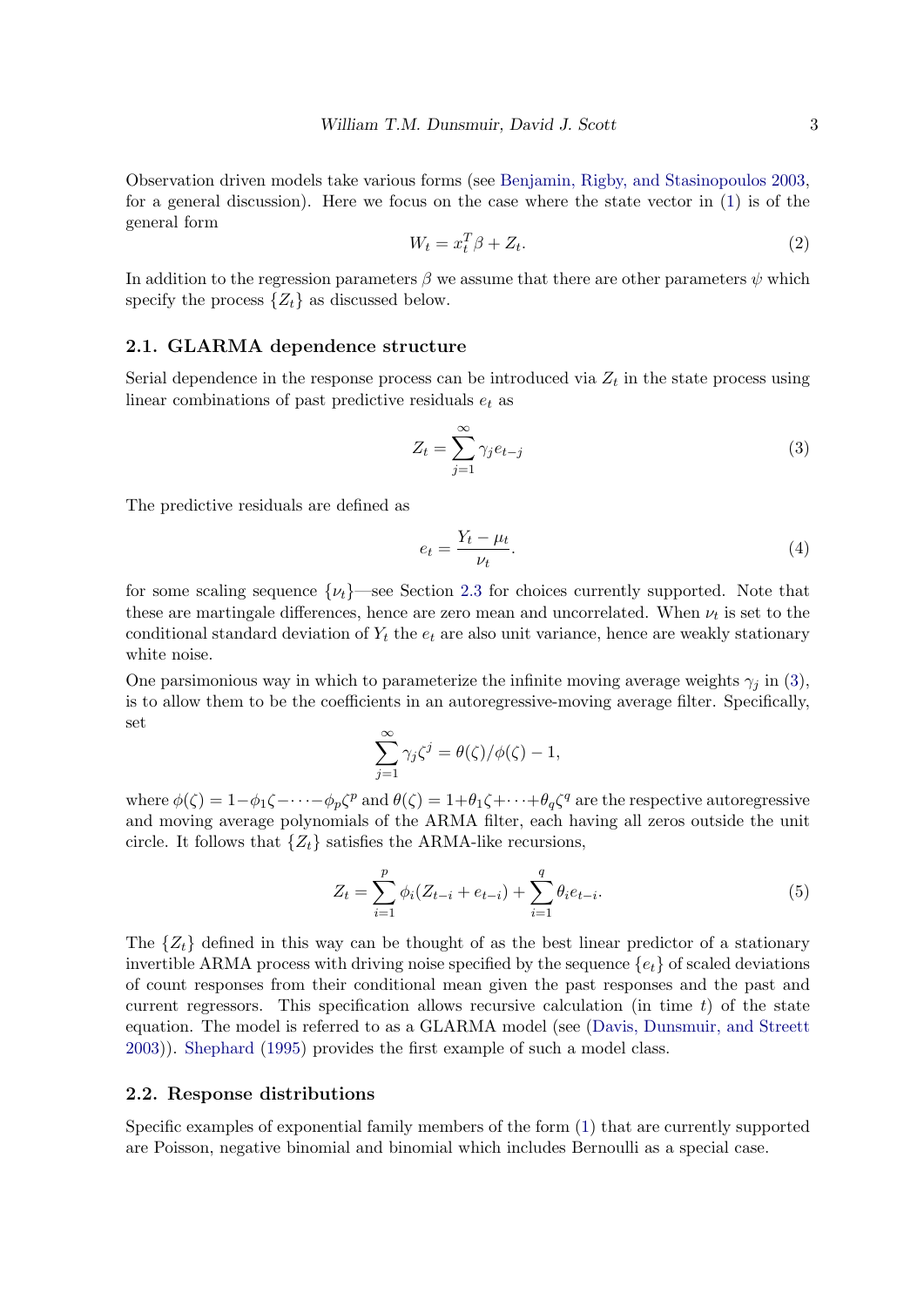Poisson: Here  $a_t \equiv 1$ ,  $b(W_t) = \exp(W_t)$ ,  $c_t = -\log y_t!$  and the canonical link is  $g(\mu) = \ln(\mu)$ . Note that  $\mu_t = \exp(W_t)$  and  $\sigma_t^2 = \exp(W_t)$ .

Binomial/Bernoulli: Let the number of trials at time t be  $m_t$  and  $\pi_t = P(Y_t = 1|W_t)$ . Then  $a_t = m_t$ ,  $b(\theta) = \ln(1 + \exp(W_t))$  and  $c_t = \log \binom{m_t}{y_t}$ . The canonical link is the logit so that  $W_t = \log(\pi_t/(1 - \pi_t))$ . Note that  $\mu_t = m_t \pi_t$  and  $\sigma_t^2 = m_t \pi_t (1 - \pi_t)$ . The Bernoulli case has  $m_t \equiv 1$ .

*Negative binomial:* Let  $\mu_t = \exp(W_t)$ . The **glarma** package uses the negative binomial density in the form

<span id="page-3-1"></span>
$$
f(y_t|W_t,\alpha) = \frac{\Gamma(\alpha + y_t)}{\Gamma(\alpha)\Gamma(y_t+1)} \left[\frac{\alpha}{\alpha + \mu_t}\right]^\alpha \left[\frac{\mu_t}{\alpha + \mu_t}\right]^{y_t}.
$$
 (6)

Note that  $\mu_t = \exp(W_t)$  and  $\sigma_t^2 = \mu_t + \mu_t^2/\alpha$ . As  $\alpha \to \infty$  the negative binomial density converges to the Poisson density. Also note that if  $\alpha$  is known, this density can be put in the one parameter exponential family with appropriate definitions of  $\theta_t$ ,  $b(\theta_t)$ ,  $a(\psi)$ ,  $c_t(y_t, \psi)$ . If  $\alpha$  is not known then [\(6\)](#page-3-1) is not a member of the one parameter exponential family.

### <span id="page-3-0"></span>2.3. Types of GLARMA residuals

GLARMA predictive residuals are of the form [\(4\)](#page-2-1) where  $\nu(W_t)$  is a scaling function. Currently several choices for this are supported.

**Pearson Scaling** Here  $\nu_t = \nu_{P,t}$  where

$$
\nu_{P,t} = [a_t \ddot{b}(W_t)]^{0.5}
$$

in which case Pearson residuals result.

Score-type Scaling These replace conditional standard deviation by conditional variances

$$
\nu_{S,t} = a_t \ddot{b}(W_t)
$$

resulting in the 'score-type' residuals used in [Creal, Koopman, and Lucas](#page-20-7) [\(2008\)](#page-20-7).

Identity Scaling A third option, which allows some form of the BARMA (binary ARMA) models considered in [Wang and Li](#page-21-0) [\(2011\)](#page-21-0) to be fit is to use no scaling with

$$
\nu_{I,i}=1.
$$

For the Poisson response distribution GLARMA model, failure to scale by the variance or standard deviation function will lead to unstable Poisson means (that diverge to infinity or collapse to zero as an absorbing state for instance) and existence of stationary and ergodic solutions to the recursive state equation is not assured—see [Davis](#page-20-5) *et al.* [\(1999\)](#page-20-0), Davis *et al.* [\(2003\)](#page-20-5) and [Davis, Dunsmuir, and Streett](#page-20-8) [\(2005\)](#page-20-8) for details. For the binomial situation this lack of scaling should not necessarily lead to instability in the success probability as time evolves since the success probabilities,  $p_t$ , and observed responses,  $Y_t$ , are both bounded between 0 and 1. Thus degeneracy can only arise if the regressors  $x_t$  become unbounded from below or above. As recommended in [Davis](#page-20-0) et al. [\(1999\)](#page-20-0) temporal trend regressors should be scaled using a factor relating to sample size n.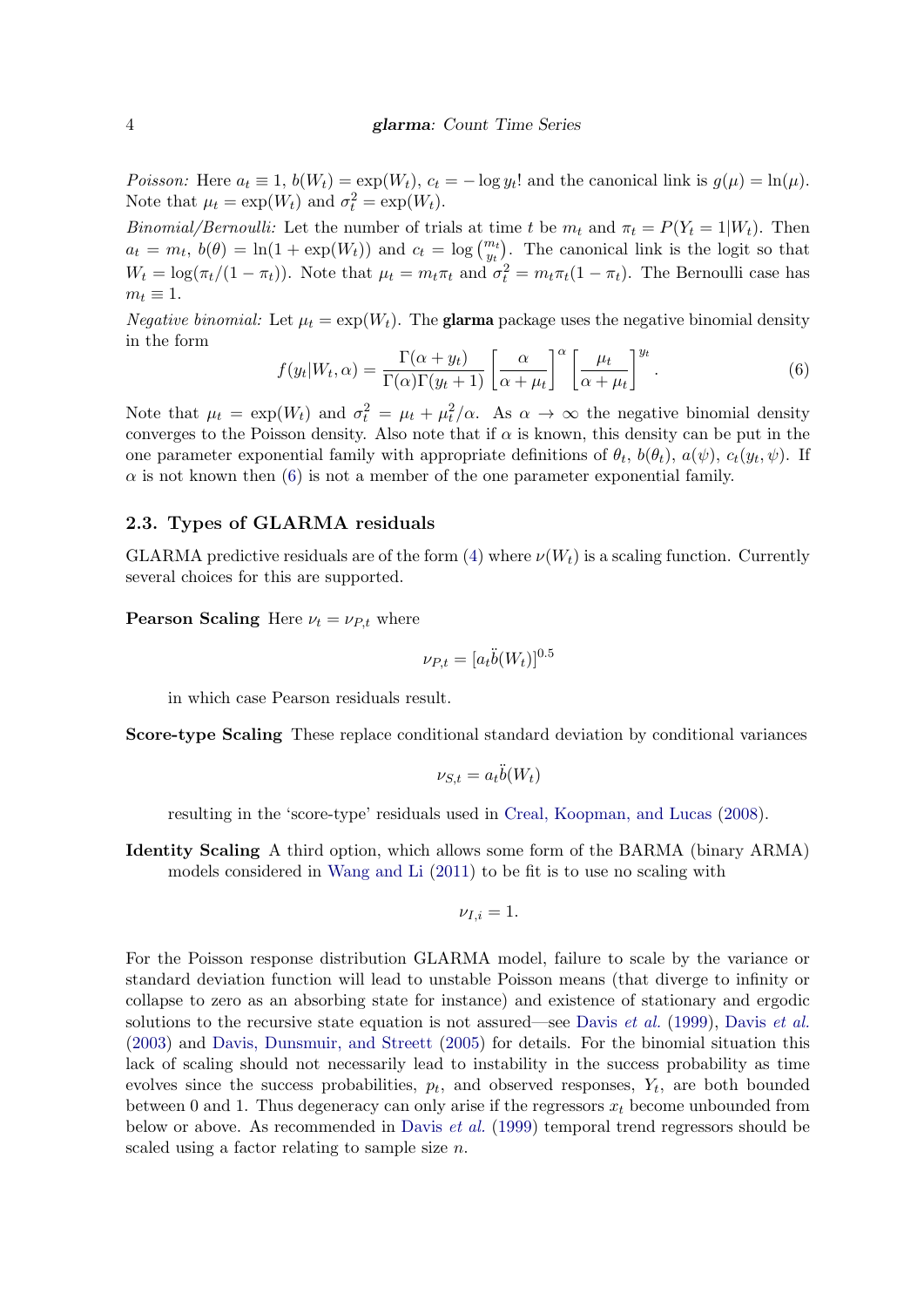## 2.4. The GLARMA likelihood

Given *n* successive observations  $\{y_t : t = 1, \ldots, n\}$  on the response series the likelihood is constructed as the product of conditional densities of  $Y_t$  given  $\mathcal{F}_t$ . The state vector  $W_t$  at each time embodies these conditioning variables and so the log likelihood is given by

<span id="page-4-0"></span>
$$
l(\delta) = \sum_{t=1}^{n} \log f_{Y_t|W_t}(y_t|W_t;\delta).
$$
\n(7)

For the Poisson and binomial response distributions the log-likelihood [\(7\)](#page-4-0) is

$$
l(\delta) = \sum_{t=1}^{n} \{ y_t W_t(\delta) - a_t b(W_t(\delta)) + c_t \}
$$
\n(8)

where  $\delta = (\beta, \phi, \theta)$ .

For the negative binomial response distribution the log-likelihood is more complicated because the shape parameter  $\alpha$  also has to be estimated along with  $\beta$ ,  $\phi$  and  $\theta$ . We then let  $\delta =$  $(\beta, \phi, \theta, \alpha).$ 

Note that  $e_t$  in [\(4\)](#page-2-1), the  $Z_t$  in [\(5\)](#page-2-2) and thus the  $W_t$  in [\(2\)](#page-2-3) are functions of the unknown parameter  $\delta$  and hence need to be recomputed for each iteration of the likelihood optimization. Thus in order to calculate the likelihood and its derivatives, recursive expressions are needed to calculate  $e_t$ ,  $Z_t$  and  $W_t$  as well as their first and second partial derivative with respect to  $\delta$ . Expressions for these recursive formulae are available in [Davis](#page-20-8) et al. [\(2005\)](#page-20-8) for the Poisson case. Corresponding formulae for the binomial case were derived in [Lu](#page-20-9) [\(2002\)](#page-20-9) and for the negative binomial case in [Wang](#page-21-1) [\(2004\)](#page-21-1). The essential computational cost is in the recursions for  $Z_t$  and  $W_t$  and their first and second derivative with respect to  $\delta$ . Fortunately, these require identical code for the various response distributions and definitions of predictive residuals  $e_t$ . For calculation of the  $Z_t$  in [\(5\)](#page-2-2), initializing conditions for the recursions must be used. The current implementation in **glarma** is to set  $e_t = 0$  and  $Z_t = 0$  for  $t \leq 0$  ensuring that the conditional and unconditional expected values of  $e_t$  are zero for all  $t$ .

The likelihood is maximized from a suitable starting value of the parameter  $\delta$  using a version of Fisher scoring iteration or by Newton-Raphson iteration. For a given value of  $\delta$  let the vector of first derivatives with respect to  $\delta$  of the log-likelihood [\(7\)](#page-4-0) be

$$
d(\delta) = \frac{\partial l(\delta)}{\partial \delta}
$$

and the second derivative matrix be

$$
D_{NR}(\delta) = \frac{\partial^2 l(\delta)}{\partial \delta \partial \delta^{\top}},\tag{9}
$$

where the matrix of second derivatives of the log-likelihood is (in the Poisson and binomial response cases) given by

<span id="page-4-1"></span>
$$
D_{NR}(\delta) = \sum_{t=1}^{n} [y_t - a_t \dot{b}(W_t)] \frac{\partial^2 W_t}{\partial \delta \partial \delta^\top} - \sum_{t=1}^{n} a_t \ddot{b}(W_t) \frac{\partial W_t}{\partial \delta} \frac{\partial W_t}{\partial \delta^\top}.
$$
(10)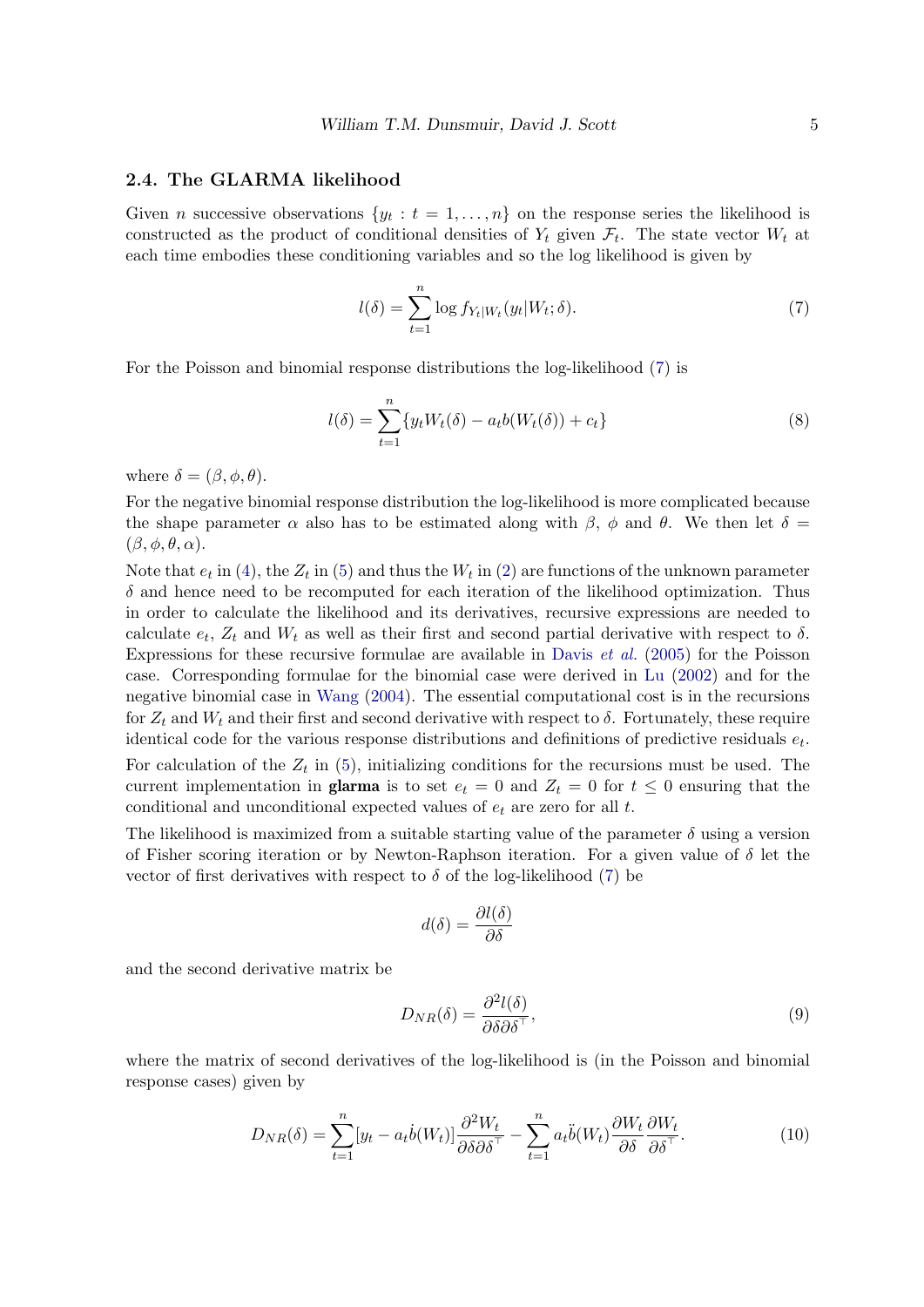and  $\dot{b}(u)$  and  $\ddot{b}(u)$  are the first and second derivatives respectively of the function  $b(u)$  with respect to the argument  $u$ .

Using the fact that, at the true parameter value  $\delta$ ,  $E[y_t - a_t \dot{b}(W_t)|\mathcal{F}_t] = 0$  the expected value the first summation in [\(10\)](#page-4-1) is zero and hence the expected value of the matrix of second derivatives is  $E[D_{FS}(\delta)]$  where

<span id="page-5-0"></span>
$$
D_{FS}(\delta) = -\sum_{t=1}^{n} a_t \ddot{\delta}(W_t) \frac{\partial W_t}{\partial \delta} \frac{\partial W_t}{\partial \delta^{\top}}.
$$
\n(11)

Note also that due to the martingale difference property of the predictive residuals we also have  $E[D_{NR}(\delta)]= -E[d(\delta)d(\delta)^{\top}]$ . While these expectations cannot be computed in closed form, expression [\(11\)](#page-5-0) requires first derivatives only and is used in package glarma as the basis for the approximate Fisher scoring method.

<span id="page-5-1"></span>Thus, if  $\delta^{(k)}$  is the parameter vector at the current iterate k, the Newton-Raphson updates proceed using

$$
\delta^{(k+1)} = \delta^{(k)} - D_{NR}(\delta^{(k)})^{-1} d(\delta^{(k)}) \tag{12}
$$

and the approximate Fisher scoring updates use  $D_{FS}$  in place of  $D_{NR}$ 

Given a specified tolerance  $TOL$ , iterations continue until the largest gradient of the loglikelihood satisfies  $\max_i |d_i(\delta^{(k)}|) \leq TOL$  or a maximum number of iterations MAXITER is surpassed. At termination we let  $\hat{\delta} = \delta^{(k+1)}$  and call this the "maximum likelihood estimate" of δ.

By default, the iterations in [\(12\)](#page-5-1) are initialized using the generalized linear model (GLM) estimates for  $\beta$  and zero initial values for the autoregressive moving average terms. For the negative binomial case  $\beta$  and  $\alpha$  are initialized using a call to glm.nb() from the package MASS (see [Venables and Ripley](#page-21-2) [\(2002\)](#page-21-2)). Convergence in the majority of cases is rapid. Users may optionally specify initial parameter values of their own choice.

### <span id="page-5-3"></span>2.5. Parameter identifiability

The GLARMA component  $Z_t$  of the state variable given in [\(5\)](#page-2-2) can be rewritten as

<span id="page-5-2"></span>
$$
Z_t = \sum_{i=1}^p \phi_i Z_{t-i} + \sum_{i=1}^{\tilde{q}} \tilde{\theta}_i e_{t-i}.
$$
 (13)

where  $\tilde{q} = \max(p, q)$  and

1. If  $p \le q$ ,  $\tilde{\theta}_j = \theta_j + \phi_j$  for  $j = 1, \ldots, p$  and  $\tilde{\theta}_j = \theta_j$  for  $j = p + 1, \ldots, q$ . 2. If  $p > q$ ,  $\tilde{\theta}_j = \theta_j + \phi_j$  for  $j = 1, \ldots, q$  and  $\tilde{\theta}_j = \phi_j$  for  $j = q + 1, \ldots, p$ .

When pre-observation period values are set to zero (that is  $Z_t = 0$  for  $t \leq 0$  and  $e_t = 0$  for  $t \leq 0$ ) then if and only if  $\theta_j = 0$  for  $j = 1, \ldots, \tilde{p}$  the recursion [\(13\)](#page-5-2) would result in  $Z_t = 0$  for all  $t$  and hence there is no serial dependence in the GLARMA model. This is is equivalent to  $\phi_j = -\theta_j$  for  $j = 1, \ldots, p$  and  $\theta_j = 0$  for  $j = p + 1, \ldots, \tilde{q}$ .

Consequently a null hypothesis of no serial dependence requires only these constraints on the  $\theta$  and  $\phi$  parameters. In some situations this means that under the null hypothesis of no serial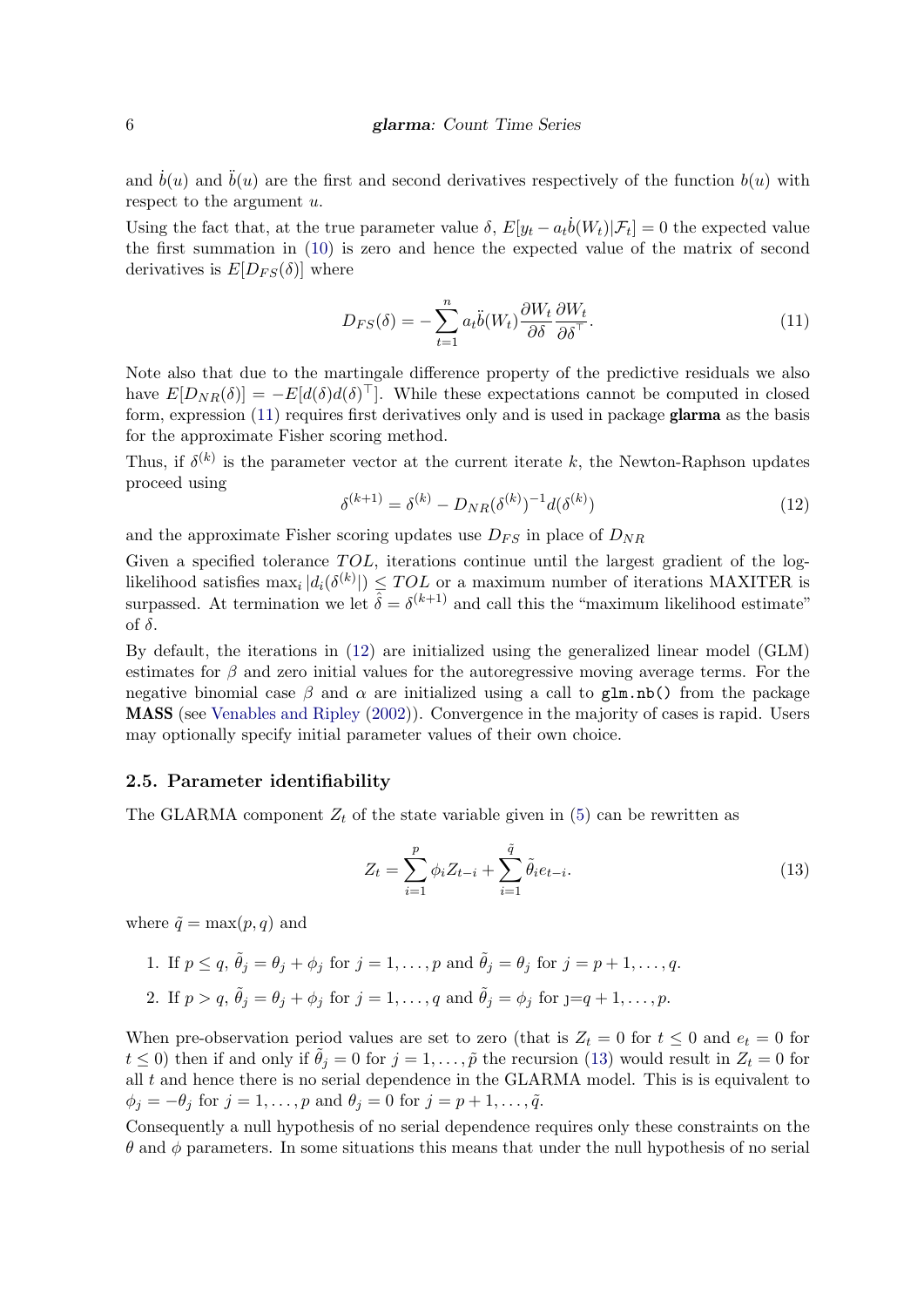dependence there are nuisance parameters which cannot be estimated. This has implications for convergence of the iterations required to optimize the likelihood and on testing that there is no serial dependence in the observations (other than induced by the regression component  $x_t^\top \beta$ ).

When  $p > 0$  and  $q = 0$  (equivalent to an ARMA $(p, p)$  specification with constraint  $\theta_j = \phi_j$ or a pure MA with  $p = 0$  and  $q > 0$  then identification issues do not arise and the hypothesis of no serial dependence corresponds to the hypothesis that  $\phi_j = 0$  for  $j = 1, \ldots, p$  in the first case and  $\theta_i = 0$  for  $j = 1, \ldots, q$  in the second case. The provided likelihood ratio and Wald tests (see Section [4.1](#page-9-1) for further details) will have an asymptotic chi-squared distribution with correct degrees of freedom.

In cases where  $p > 0$  and  $q > 0$  some caution is advised when fitting models and testing that serial dependence is not present. To simplify the discussion we focus on the case where  $p = q$ ;

- 1. If there is no serial dependence in the observations but  $p = q > 0$  is specified then there is a strong possibility that the likelihood optimization for this overspecified model will not converge because the likelihood surface will be 'ridge-like' along the line where  $\phi_i = -\theta_i$ . This issue is classical for standard ARMA models. Similarly if the degree of serial dependence is of lower order than that specified for the GLARMA model identifiability issues and lack of convergence of the likelihood optimizing recursions is likely to occur. Following from this it is highly recommended that users start with low orders for  $p$  and  $q$  and initially avoid specifying them to be equal. Once stability of estimation is reached for a lower order specification increasing the values of  $p$  or  $q$ could be attempted. Lack of identifiability typically manifests itself in the matrix of second derivatives  $D_{NR}$  or the approximate Fisher scoring version  $D_{FS}$  becoming close to singular or even non-positive definite. The state variable  $W_t$  can also degenerate to  $\pm\infty$  for which an error code in the output from the glarma() call is provided.
- 2. The likelihood ratio test that there is no serial dependence versus the alternative that there is GLARMA like serial dependence with  $p = q > 0$  will not have a standard chisquared distribution because the parameters  $\phi_j$  for  $j = 1, \ldots, p$  are nuisance parameters which cannot be estimated under the null hypothesis. Testing methods such as proposed in [Hansen](#page-20-10) [\(1996\)](#page-20-10) need to be developed for this situation.

### 2.6. Stochastic properties of GLARMA models

Means, variances and autocovariances for the state process  $\{W_t\}$  can be readily derived using the definition of  $Z_t$  in [\(3\)](#page-2-0)—see [\(Davis](#page-20-0) *et al.* [1999\)](#page-20-0). For the Poisson response case the corresponding means, variance and autocovariances for the count response series  ${Y_t}$  can be derived approximately. Additionally an approximate interpretation of the regression coefficients  $\beta$  can be given—see [\(Davis](#page-20-5) *et al.* [2003\)](#page-20-5). Similar results could be derived for the negative binomial response case. For binomial and Bernoulli responses, calculation of means, variances, autocovariances for the response series and interpretation of regression coefficients is not straightforward. This is a typical issue for interpretation of random effects models and transition models in the binomial or Bernoulli case—see [Diggle, Heagerty, Liang, and Zeger](#page-20-11) [\(2002\)](#page-20-11) for example.

To date the stationarity and ergodicity properties of the GLARMA model are only partially understood. These properties are important in order to ensure that the process is capable of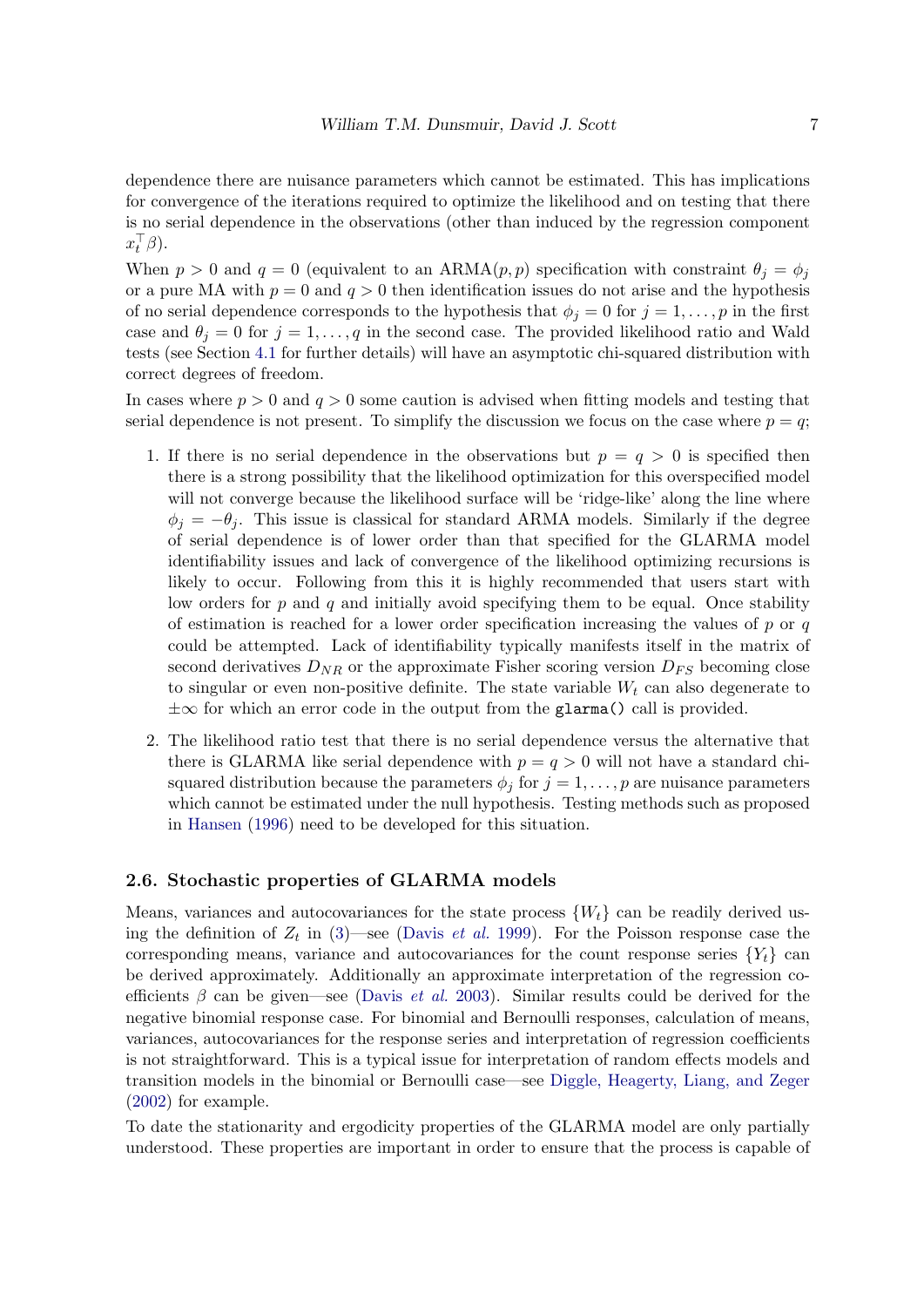generating sample paths that do not degenerate to zero or do not explode as time progresses, as well as for establishing the large sample distributional properties of estimates of the parameters. [Davis](#page-20-5) et al. [\(2003\)](#page-20-5) provide partial results for perhaps the simplest of all possible models for Poisson responses specified with  $p = 0$ ,  $q = 1$  and  $x_t^{\top} \beta = \beta$ . Results for simple examples of the stationary Bernoulli case are given in [Streett](#page-21-3) [\(2000\)](#page-21-3).

### 2.7. Fitted values

There are two concepts of fitted values currently supported for the GLARMA model. The first is defined as the estimated conditional mean function  $\hat{\mu}_t$  at time t calculated using the maximum likelihood estimates  $\hat{\delta}$ . Thus

<span id="page-7-0"></span>
$$
\hat{\mu}_t = m_t \dot{b} (x_t^\top \hat{\beta} + \hat{Z}_t) \tag{14}
$$

where  $\hat{Z}_t$  are calculated using  $\hat{\delta}$  in [\(5\)](#page-2-2). These fitted values combine the regression fit (fixed effects) together with the contribution from weighted sums of past estimated predictive residuals.

Because for GLARMA models the unconditional mean function is difficult to obtain exactly in all cases an estimated unconditional mean function of  $t$  is not provided. Instead, for the second concept of fitted values, the fitted value from the regression term only is suggested as a guide to the fit without the effect of random variation due to  $Z_t$ . This is defined to be

$$
\tilde{\mu}_t = m_t \dot{b}(x_t^\top \hat{\beta}) \tag{15}
$$

We refer to this as the "fixed effects fit" in plotting functions below. Note that this is not an estimate of the unconditional mean even in the Poisson case (arguably the most tractable for this calculation)—the theoretical unconditional mean for this case is approximated by  $\exp(x_t^{\top}\beta + \nu^2/2)$  where  $\nu^2 = \sum_{l=1}^{\infty} \gamma_l^2$ —see [Davis](#page-20-5) *et al.* [\(2003\)](#page-20-5) for details. A similar calculation for the binomial case is not available. Hence, in view of these theoretical constraints, the use of the fixed effects fit seems a simple and sensible alternative to the conditional mean  $\hat{\mu}_t$  given by [\(14\)](#page-7-0).

#### 2.8. Distribution theory for likelihood estimation

For inference in the GLARMA model it is assumed that the central limit theorem holds so that

<span id="page-7-1"></span>
$$
\hat{\delta} \stackrel{d}{\approx} N(\delta, \hat{\Omega}) \tag{16}
$$

where the approximate covariance matrix is estimated by

$$
\hat{\Omega} = -D_{NR}(\hat{\delta})^{-1} \tag{17}
$$

in the case of Newton-Raphson and similarly with  $D_{NR}$  replaced by  $D_{FS}$  in the case of Fisher scoring. Thus a standard error for the maximum likelihood estimates of the ith component of  $\delta$  is computed using  $\hat{\Omega}_{ii}^{1/2}$ .

There have been a number of claims in the literature concerning a central limit theorem for models of this type. However all of these make assumptions concerning convergence of key quantities all of which require the ergodicity to be established which has not been done in generality as yet. The central limit theorem for the maximum likelihood parameter estimates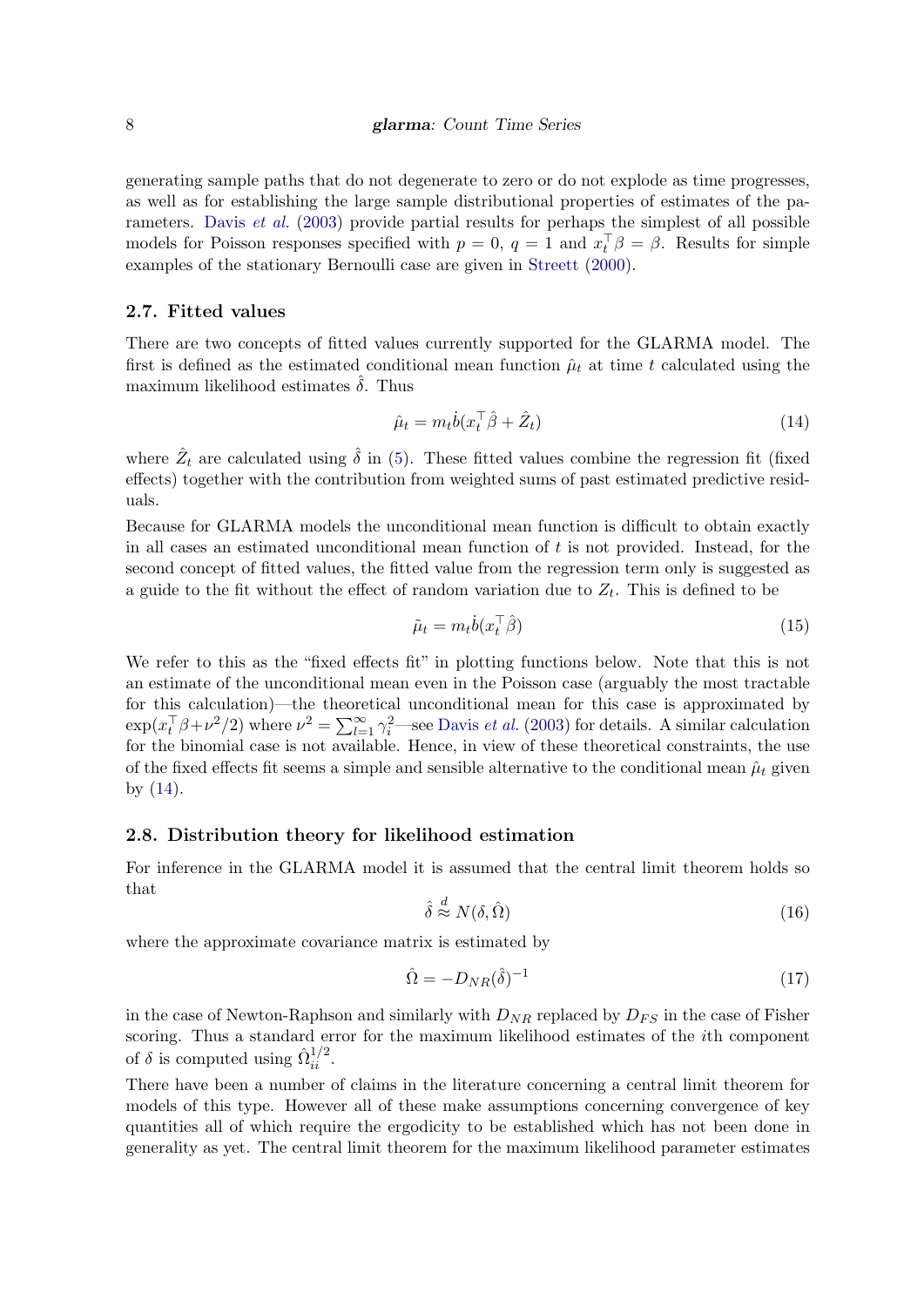is rigorously established only in the stationary Poisson response case in [Davis](#page-20-5)  $et \ al.$  [\(2003\)](#page-20-5) and in the Bernoulli stationary case in [Streett](#page-21-3) [\(2000\)](#page-21-3). Simulation results are also reported in [Davis](#page-20-0) et al. [\(1999,](#page-20-0) [2003\)](#page-20-5) for non-stationary Poisson models. Other simulations not reported in the literature support the supposition that the estimates  $\delta$  have a multivariate normal distribution for large samples for a range of regression designs and for the various response distributions considered here.

A central limit theorem for the maximum likelihood estimators is currently not available for the general model. Regardless of the technical issues involved in establishing a general central limit theorem the above approximate result seems plausible since, for these models the log-likelihood is a sum of elements in a triangular array of martingale differences.

For nested models likelihood ratio test statistics can be calculated and compared to the assumed chi-squared asymptotic distribution in the usual way. The above asymptotic result can be used to obtain an approximate chi-squared distribution for a Wald test that subsets of  $\delta$  take specified values. Let  $\delta^{(1)}$  specify a subset of  $\delta$  that is hypothesized to take a specific value  $\delta_0^{(1)}$  $_0^{(1)}$ . The Wald test is constructed as

<span id="page-8-1"></span>
$$
W^{2} = [\hat{\delta}^{(1)} - \delta_0^{(1)}]^\top [\hat{\Omega}^{(1)}]^{-1} [\hat{\delta}^{(1)} - \delta_0^{(1)}]
$$
\n(18)

where  $\hat{\Omega}^{(1)}$  is the submatrix corresponding to  $\delta_0^{(1)}$  $_0^{(1)}$  of the estimated asymptotic covariance matrix of [\(17\)](#page-7-1).

Further details on implementation of these tests in glarma are given in Section [4.1.](#page-9-1)

# 3. Modelling functions

<span id="page-8-0"></span>There are seven modelling functions for fitting GLARMA models, falling into three groups:

Poisson: glarmaPoissonPearson() and glarmaPoissonScore().

```
Binomial: glarmaBinomialIdentity(), glarmaBinomialPearson() and
    glarmaBinomialScore().
```
Negative Binomial: glarmaNegBinPearson() and glarmaNegBinScore().

The second component of the name indicates the distribution used for the counts and the third component the residuals used in the fitting routine. A call to glarma() results in a call to the appropriate fitting routine, as determined by the values of the arguments type, and residuals supplied to the glarma() call. Pearson residuals are used by default. Two iterative methods are available for the optimization of the log-likelihood, Fisher Scoring (method = "FS") and Newton-Raphson (method = "NR"), the default method being Fisher Scoring. The object returned by any of the fitting routines is of class "glarma".

To specify the model in a call to glarma(), the response variable is given by the argument y, and the matrix of predictors for the regression part of the model is given by the argument X. The matrix X must include a column of ones to enable the fitting of a mean term in the regression component of the model. Initial values can be given for the coefficients in the regression component using the argument beta. If no initial values are provided, a call is made to the corresponding generalized linear model to obtain initial regression coefficient values.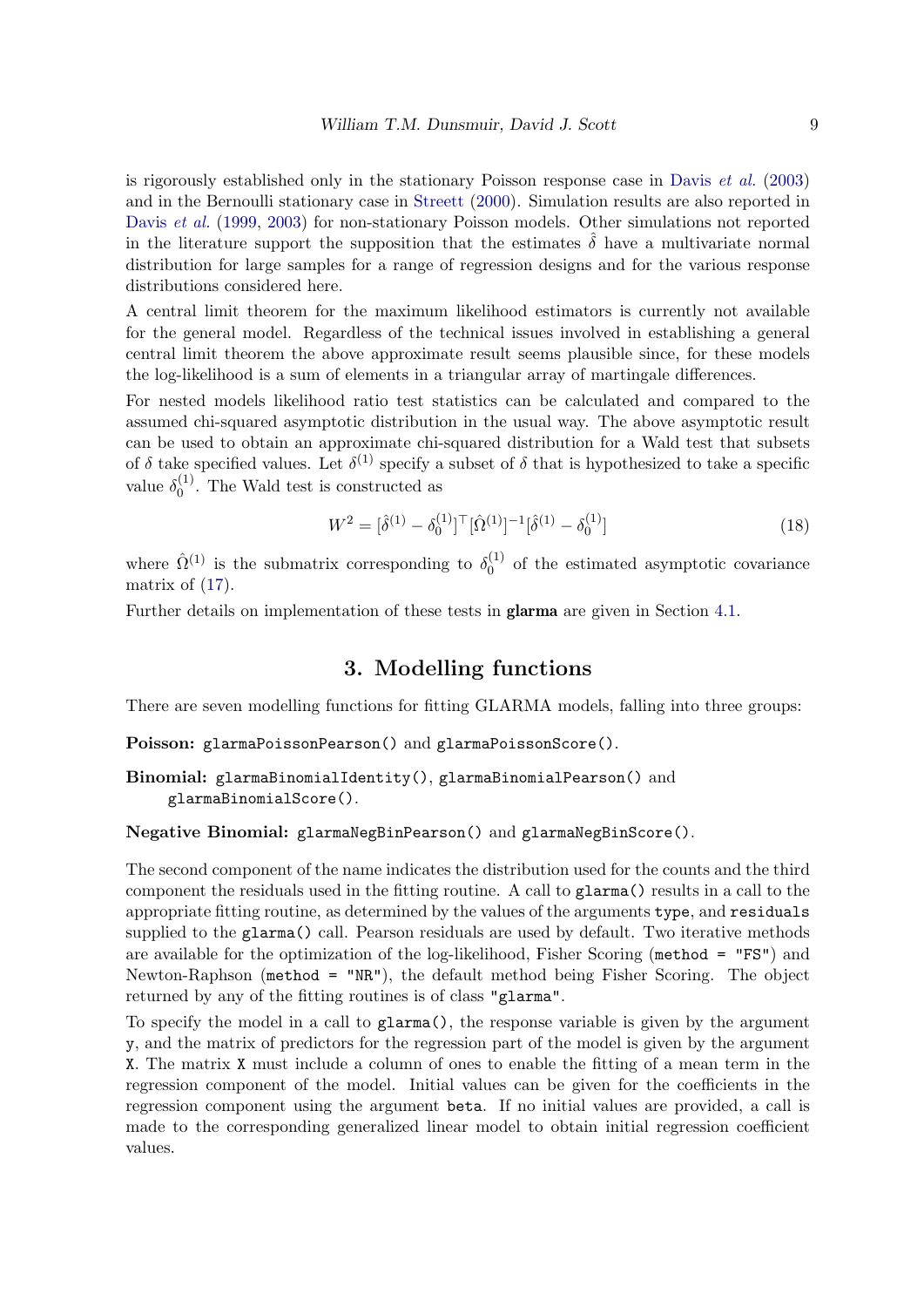The ARMA component of the model is specified using the arguments phiLags and phiInit (for the AR terms) and thetaLags and thetaInit (for the MA terms). For both the AR and MA terms, the first argument of the pair of arguments specifies the orders of the lags which are to be included in the model, and the second argument the initial values of the coefficients for those lags.

When the counts are modeled using the negative binomial distribution, there is an additional parameter, the shape parameter of the negative binomial, designated as  $\alpha$  in the GLARMA model. This parameter is called  $\theta$  in the function glm.nb() from the package **MASS**, but for GLARMA models  $\theta$  refers to the moving average terms in the ARMA component of the model. An initial value for  $\alpha$  can be provided using the argument alphaInit. If no initial value is provided, a call is made to  $\text{g1m.nb}()$  from **MASS**. An initial value for the call to glm.nb() can be supplied by giving a value to the argument alpha of glarma(). The default value for alpha is 1.

Because the GLARMA model is fitted using numerical non-linear optimization, non-convergence is a possibility. Two error codes are included in the object returned by the glarma() to alert users to numerical problems with fitting. If the Fisher Scoring or Newton-Raphson iterations fail to converge, errCode will be set to 1. This can result from non-identifiability of the ARMA component of the model such as when the degrees and lags of both the AR and MA components are specified to be the same, as discussed in Section [2.5.](#page-5-3) It is possible that for certain values of the ARMA parameters the recursions calculating  $\{W_t\}$  diverge to  $\pm \infty$ . In that case the value of WError will be set to 1 allowing the user to check for this condition when the likelihood optimization fails to converge.

Once a fitted model object has been obtained, there are accessor functions available using S3 methods to extract the coefficients (coef(), or the alias coefficients()), the fitted values  $(fitted()$  or the alias fitted.values(), the residuals (residuals() or the alias resid()), the model frame (model.frame()), the number of observations (nobs()), the log-likelihood  $(logList(),$  and the AIC  $(extractAIC()).$  These are standard implementations of these methods with the exception of coef(). This method takes an argument types which allows the extraction of the ARMA coefficients (types =  $"ARMM"$ ), or the regression coefficients (types = "beta"), or both sets of coefficients (types = "all"), the default.

Other S3 methods available for an object of class "glarma" are print, summary, print.summary, and plot.

# 4. Diagnostics

#### <span id="page-9-1"></span><span id="page-9-0"></span>4.1. Likelihood ratio and Wald tests

In glarma, the likelihood ratio test and the Wald test tests that the serial dependence parameters  $\psi = (\phi^\top, \theta^\top)^\top$  are all equal to zero (that is tests  $H_0: \psi = 0$  versus  $H_a: \psi \neq 0$ ) are provided by the function likTests(), which operates on an object of type "glarma". The likelihood ratio test compares the likelihood of the fitted GLARMA model with the likelihood of the GLM model with the same regression structure. The same null hypothesis applies to the Wald test, which is based on the Wald statistic defined in [\(18\)](#page-8-1). Values of both statistics are compared to the chi-squared distribution with degrees of freedom given by the number of ARMA parameters. These degrees of freedom and associated chi-squared p values are correct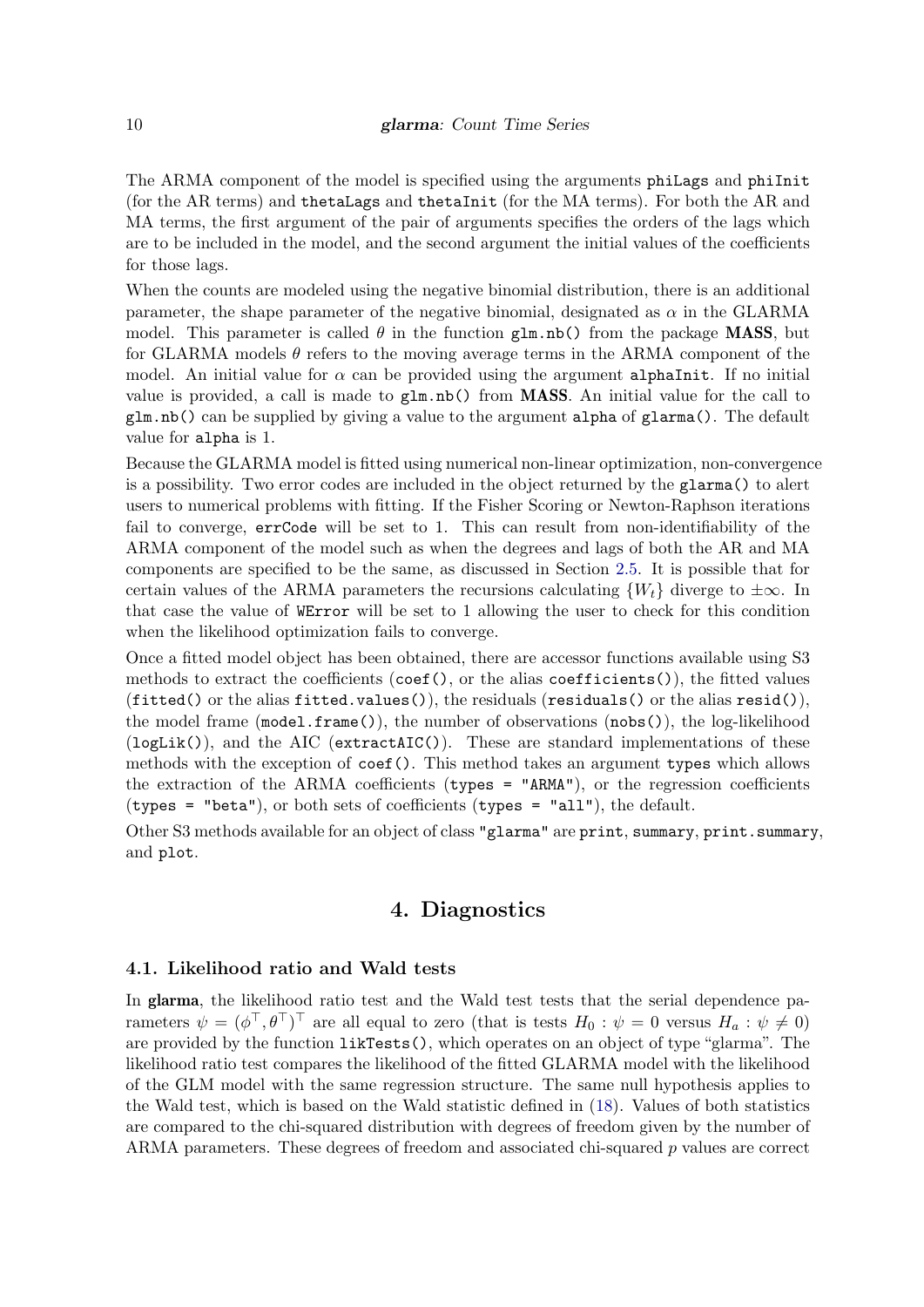under the situations discussed in Section [2.5.](#page-5-3)

Package users may also construct their own tailor made likelihood ratio tests by using the reported log-likelihood (logLik()) for the two models under comparison and Wald tests  $W^2$ in [\(18\)](#page-8-1) using the appropriate submatrix of the reported estimated covariance matrix in [\(17\)](#page-7-1) available as glarmamod\$cov.

## 4.2. Probability integral transformation

To examine the validity of the assumed distribution in the GLARMA model a number of authors have suggested the use of the probability integral transformation (PIT), see for example [Czado, Gneiting, and Held](#page-20-12) [\(2009\)](#page-20-12). Although the PIT applies to continuous distributions and the distributions in GLARMA models are discrete, [Czado](#page-20-12) et al. [\(2009\)](#page-20-12) have provided a non-randomized approach which has been implemented in the glarma package. There are four functions involved: glarmaPredProb calculates conditional predictive probabilities; glarmaPIT calculates the non-randomized PIT; histPIT plots a histogram of the PIT; and qqPIT draws a Q-Q plot of the PIT. If the distribution selected for the model is correct, then the histogram and Q-Q plot should resemble the histogram and Q-Q plot obtained when sampling from the uniform distribution on  $[0, 1]$ . Of the two plots, the histogram is generally more revealing. Deviations from the expected form of the Q-Q plot are often difficult to discern.

To calculate the conditional predictive probabilities and the PIT the following formulae from [Czado](#page-20-12) et al. [\(2009\)](#page-20-12) are used.

Given the counts  $\{y_t\}$ , the conditional predictive probability function  $F^{(t)}(.\vert y_t)$  is given by

$$
F^{(t)}(u|y_t) = \begin{cases} 0, & u \le F(y_t - 1), \\ \frac{u - F(y_t - 1)}{F(y_t) - F(y_t - 1)}, & F(y_t - 1) \le u \le F(y_t), \\ 1, & u > F(y_t). \end{cases}
$$
(19)

Here  $F(y_t)$  and  $F(y_t - 1)$  are the upper and lower conditional predictive probabilities respectively.

Then the non-randomized PIT is defined as

$$
\bar{F}(u) = \frac{1}{T - 1} \sum_{t=2}^{T} F^{(t)}(u|y_t)
$$
\n(20)

To draw the PIT histogram, the number of bins, I, is chosen, then the height of the ith bin is

$$
f_i = \bar{F}\left(\frac{i}{I}\right) - \bar{F}\left(\frac{i-1}{I}\right). \tag{21}
$$

The default number of bins in histPIT is 10. To help with assessment of the distribution, a horizontal line is drawn on the histogram at height 1, representing the density function of the uniform distribution on [0, 1].

The Q-Q plot of the PIT plots  $\bar{F}(u)$  against u, for  $u \in [0, 1]$ . The quantile function of the uniform distribution on  $[0, 1]$  is also drawn on the plot for reference.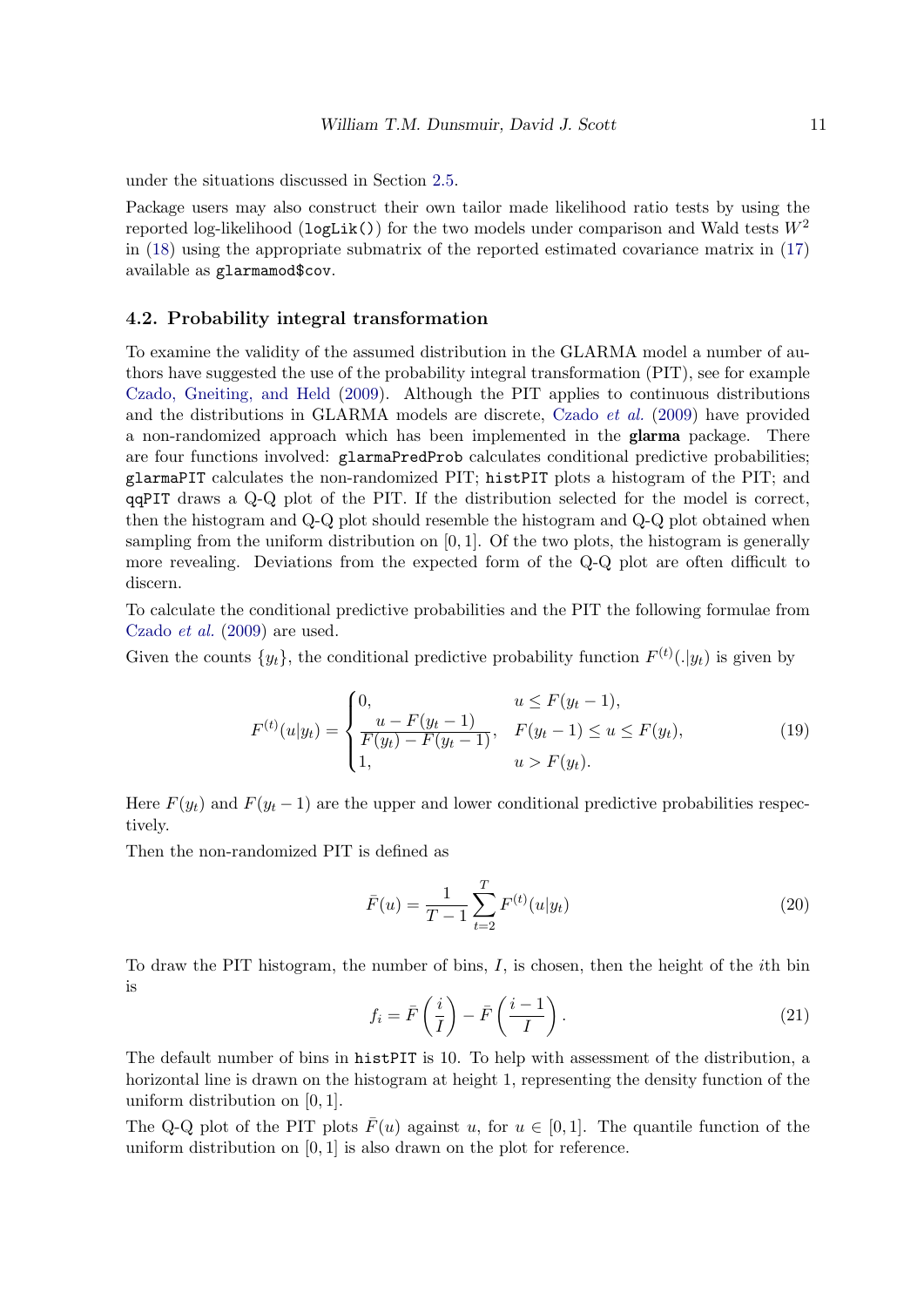[Jung and Tremayne](#page-20-13) [\(2011\)](#page-20-13) employ the above diagnostics as well as the randomized version of PIT residuals to compare alternative competing count time series models for several data sets.

# 4.3. Plots

The plot method for objects of class "glarma" produces six plots by default: a time series plot with the observed values of the dependent variable, the fixed effects fit, and the GLARMA fit; an ACF plot of the residuals; a plot of the residuals against time; a normal Q-Q plot; the PIT histogram; and the Q-Q plot for the PIT. Any subset of these six plots can be produce using the which argument. For example to omit both of the Q-Q plots (plots 4 and 6), set which  $= c(1:3, 5)$ . Arguments to the plot method are also provided to change properties of lines in these plots, namely line types, widths, and colours.

# 5. Examples

<span id="page-11-0"></span>There are four example data sets included in the glarma package. Sample analyses for all these data sets are provided in either the help pages for the data sets or for the glarma() function.

GLARMA models with Poisson counts have appeared previously in the literature, however analyses using the binomial and negative binomial distributions are novel, so we concentrate on those cases in this section.

# 5.1. Asthma data

This data set arose from a single hospital (at Campbelltown, as part of a larger study into the relationship between atmospheric pollution and the number of asthma cases presenting at emergency departments in the South West region of Sydney, Australia, see [Davis](#page-20-5) et al. [\(2003\)](#page-20-5). A description of the columns in the data set is given in Table [5.1](#page-11-1)

| Column         | Variable        | Description                                        |
|----------------|-----------------|----------------------------------------------------|
|                | Count           | Daily asthma counts                                |
| $\overline{2}$ | Intercept       | Vector of 1s                                       |
| 3              | Sunday          | Dummy variable for Sundays                         |
| 4              | Monday          | Dummy variable for Mondays                         |
| $\overline{5}$ | CosAnnual       | $\cos(2\pi t/365)$ , annual cosine term            |
| 6              | SinAnnual       | $\sin(2\pi t/365)$ , annual sine term              |
| $\overline{7}$ | H7              | Scaled, lagged and smoothed humidity               |
| 8              | NO2max          | Maximum daily nitrogen oxide                       |
| $9 - 16$       | T1.1990-T2.1993 | Smooth shapes to capture school terms in each year |

<span id="page-11-1"></span>Table 1: The asthma data set

We fit a model with a moving average term at lag 7 with negative binomial counts. The initial values of the regression coefficients are found by fitting the corresponding GLM model, and the initial value of the shape parameter,  $\alpha$  of the negative binomial distribution is taken as 0. Pearson residuals are used and fitting is by Newton-Raphson.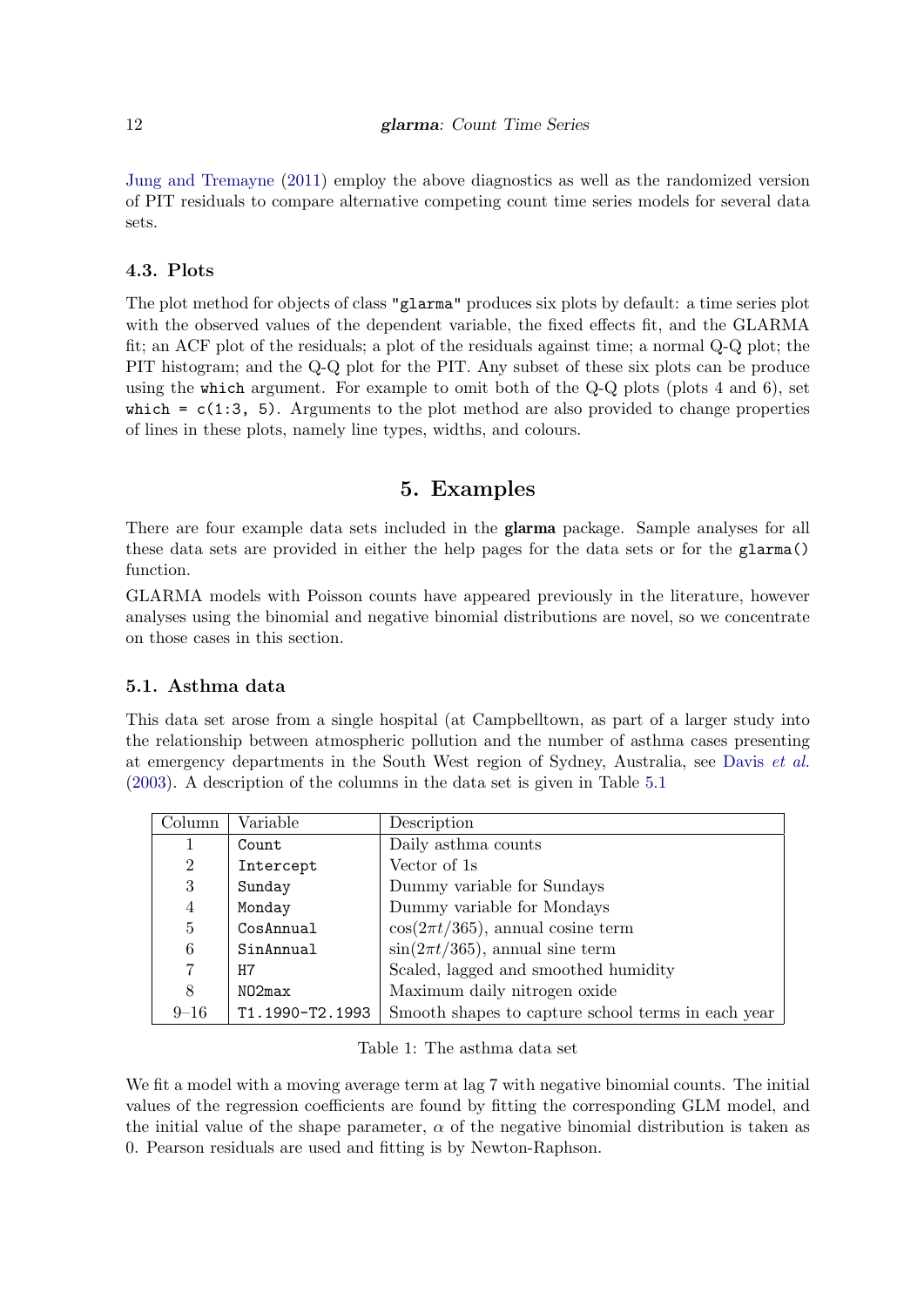```
> data(Asthma)
> y \le - Asthma[, 1]
> X \leftarrow as.matrix(Asthma[, 2:16])
> glarmamod <- glarma(y, X, thetaLags = 7, type = "NegBin", method = "NR",
+ residuals = "Pearson", alphaInit = 0,
+ maxit = 100, grad = 1e-6)
> glarmamod
Call: glarma(y = y, X = X, type = "NegBin", method = "NR", residuals = "Pearson",
   thetaLags = 7, alphaInit = 0, maxit = 100, grad = 1e-06)
Negative Binomial Parameter:
  alpha
37.18948
GLARMA Coefficients:
 theta_7
0.0439192
Linear Model Coefficients:
 Intercept Sunday Monday CosAnnual
 0.58397111 0.19455427 0.22998987 -0.21450079
 SinAnnual H7 NO2max T1.1990
 0.17728311 0.16843373 -0.10403564 0.19903008
   T2.1990 T1.1991 T2.1991 T1.1992
 0.13087274 0.08586775 0.17081829 0.25275886
   T2.1992 T1.1993 T2.1993
 0.30572120 0.43607062 0.11412029
Degrees of Freedom: 1460 Total (i.e. Null); 1444 Residual
Null Deviance: 1989.916
Residual Deviance: 1442.566
AIC: 4873.511
> summary(glarmamod)
Call: glarma(y = y, X = X, type = "NegBin", method = "NR", residuals = "Pearson",
   thetaLags = 7, alphaInit = 0, maxit = 100, grad = 1e-06)
Pearson Residuals:
   Min 1Q Median 3Q Max
-1.8491 -0.7406 -0.1754 0.6092 6.1776Negative Binomial Parameter:
```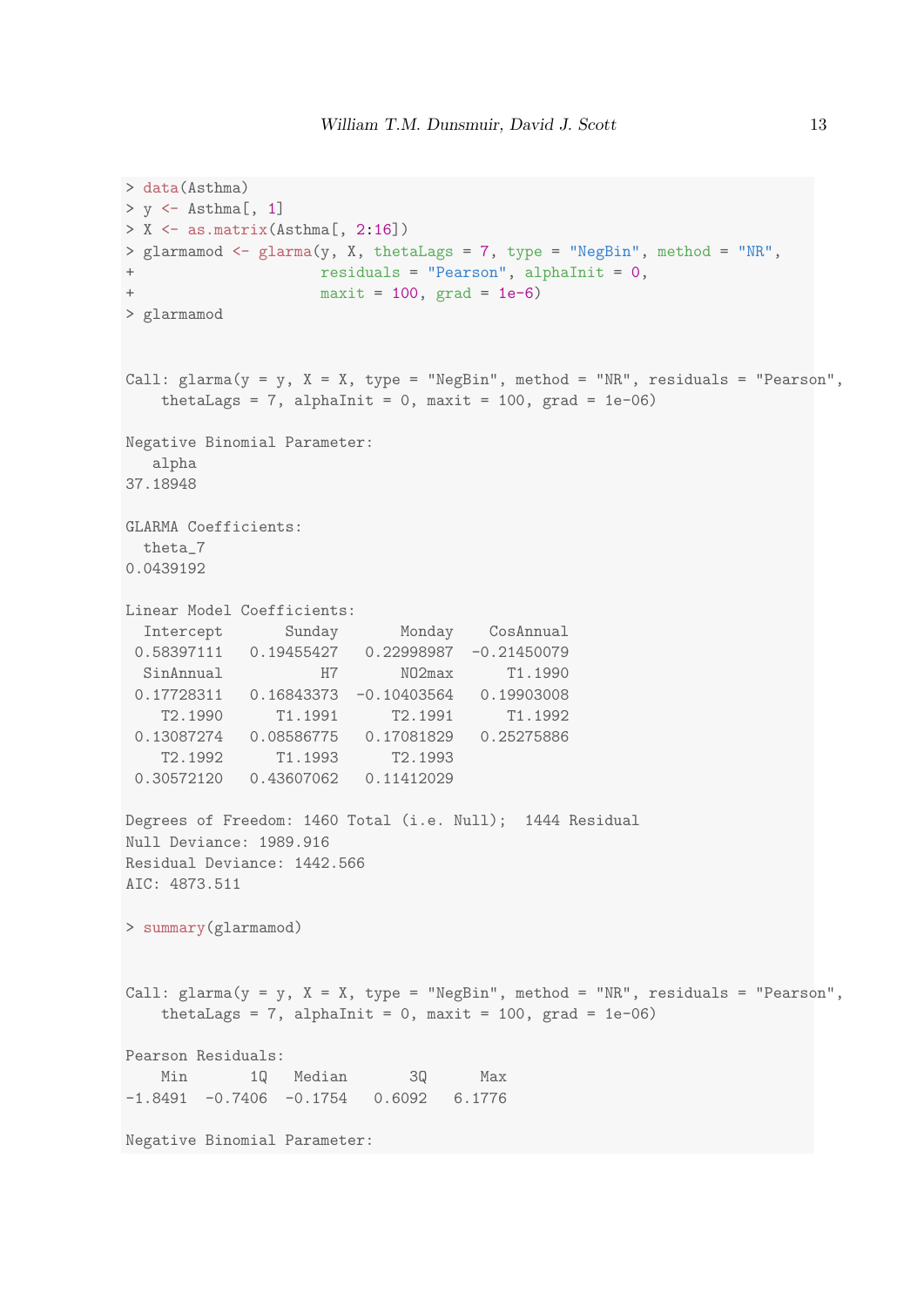```
Estimate Std.Error z-ratio Pr(>|z|)
alpha 37.19 25.44 1.462 0.144
GLARMA Coefficients:
       Estimate Std.Error z-ratio Pr(>|z|)
theta 7 0.04392 0.01936 2.269 0.0233 *
Linear Model Coefficients:
         Estimate Std.Error z-ratio Pr(>|z|)
Intercept 0.58397 0.06331 9.225 < 2e-16 ***
Sunday 0.19455 0.05760 3.377 0.000732 ***
Monday 0.22999 0.05642 4.076 4.57e-05 ***
CosAnnual -0.21450 0.03965 -5.410 6.31e-08 ***
SinAnnual 0.17728  0.04153  4.269  1.96e-05 ***
H7 0.16843 0.05634 2.990 0.002794 **
NO2max -0.10404 0.03392 -3.067 0.002163 **
T1.1990 0.19903 0.05845 3.405 0.000662 ***
T2.1990 0.13087 0.05897 2.219 0.026477 *
T1.1991 0.08587 0.06746 1.273 0.203058
T2.1991 0.17082 0.05951 2.871 0.004096 **
T1.1992 0.25276 0.05669 4.459 8.24e-06 ***
T2.1992 0.30572 0.05103 5.991 2.08e-09 ***
T1.1993 0.43607 0.05233 8.334 < 2e-16 ***
T2.1993 0.11412 0.06269 1.821 0.068679 .
   Null deviance: 1989.9 on 1460 degrees of freedom
Residual deviance: 1442.6 on 1444 degrees of freedom
AIC: 4873.511
Number of Newton Raphson iterations: 6
LRT and Wald Test:
Alternative hypothesis: model is a GLARMA process
Null hypothesis: model is a GLM with the same regression structure
         Statistic p-value
LR Test 7.047 0.00794 **
Wald Test 5.147 0.02329 *
---
Signif. codes:
0 '***' 0.001 '**' 0.01 '*' 0.05 '.' 0.1 ' ' 1
```
We note that virtually all the regression terms in the model are significant, most being highly significant. The moving average term is significant and both the tests indicate that there is a need to fit a GLARMA model rather than a simple GLM. The value of  $\alpha$  is quite large, suggesting that a Poisson model might provide adequate fit.

The plot method for an object of class "glarma" shows six plots by default: a time series plot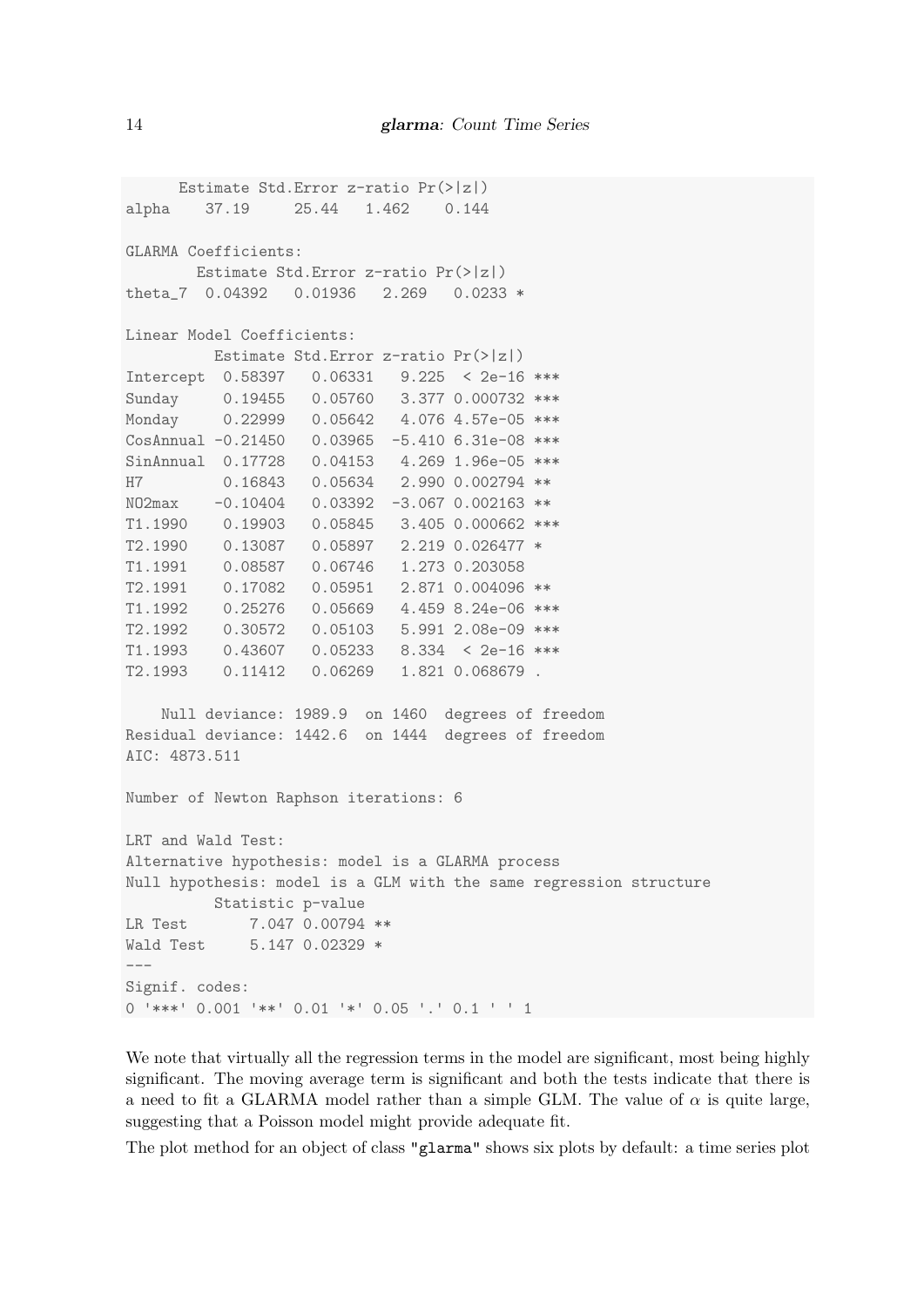

<span id="page-14-0"></span>Figure 1: Diagnostic plots for the asthma model

with observed values of the dependent variable, fixed effects fit, and GLARMA fit; an ACF plot of residuals; a plot of residuals against time; a normal Q-Q plot; the PIT histogram; and the uniform Q-Q plot for the PIT. As an example, in Figure [1,](#page-14-0) we show just four of these plots. Since the default title for the PIT histogram is too long for the available space we use the titles argument to abbreviate it.

```
par(max = c(4, 4, 3, .1), cex.1ab = 0.95, cex.axis = 0.9,mgp = c(2, .7, 0), tcl = -0.3, las = 1)
plot(glarmamod, which = c(1,2,3,5)),titles = list(NULL, NULL, NULL, "PIT for GLARMA (Neg. Binomial)"))
```
The ACF plot indicates that the model has dealt adequately with any serial correlation present, and the PIT histogram suggests that the negative binomial provides a suitable model for the counts.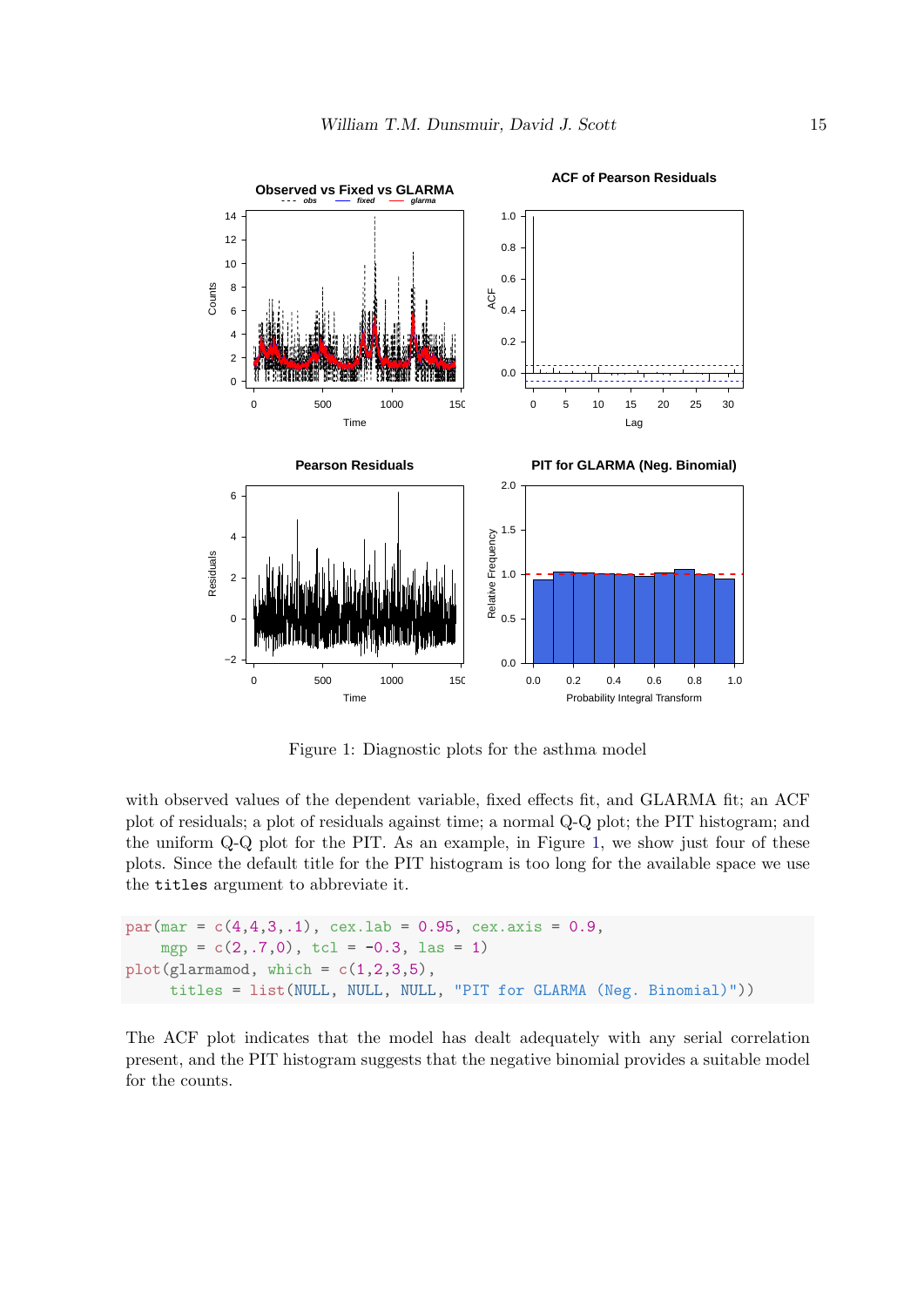# 5.2. Court Conviction Data

This data set records monthly counts of charges laid and convictions made in Local Courts and Higher Court in armed robbery in New South Wales, Australia, from 1995–2007, see [Dunsmuir, Tran, Weatherburn, and Wales](#page-20-14) [\(2008\)](#page-20-14). A description of the columns in the data set is given in Table [5.2.](#page-15-0)

| Column         | Variable   | Description                                     |
|----------------|------------|-------------------------------------------------|
| 1              | Date       | Date in month/year format                       |
| $\overline{2}$ | Incpt      | Vector of 1s                                    |
| 3              | Trend      | Scaled time trend                               |
| $\overline{4}$ | Step.2001  | Step change from 2001 onwards                   |
| 5              | Trend.2001 | Change in trend from 2001 onwards               |
| 6              | HC N       | Monthly number of cases, Higher Court           |
| 7              | HC. Y      | Monthly number of convictions, Higher Court     |
| 8              | HC.P       | Monthly proportion of convictions, Higher Court |
| 9              | LC.N       | Monthly number of cases, Lower Court            |
| 10             | LC.Y       | Monthly number of convictions, Lower Court      |
|                | LC.P       | Monthly proportion of convictions, Lower Court  |

<span id="page-15-0"></span>Table 2: The court conviction data set

The first step is to set up dummy variables for months.

```
> data(RobberyConvict)
> datalen <- dim(RobberyConvict)[1]
> monthmat \leq matrix(0, nrow = datalen, ncol = 12)
> dimnames(monthmat) <- list(NULL, c("Jan", "Feb", "Mar", "Apr", "May", "Jun",
+ "Jul", "Aug", "Sep", "Oct", "Nov", "Dec"))
> months <- unique(months(strptime(RobberyConvict$Date, format = "%m/%d/%Y"),
                        abbreviate=TRUE))
> for (j in 1:12) {
+ monthmat[months(strptime(RobberyConvict$Date, "%m/%d/%Y"),
+ abbreviate = TRUE) == months[j], j] <-1
+ }
>
> RobberyConvict <- cbind(rep(1, datalen), RobberyConvict, monthmat)
> rm(monthmat)
```
Similar analyses can be carried out for both the Lower Court and the Higher Court data. Here we consider only the Lower Court data. The ARIMA component of the model is chosen to be AR(1) and the model for the conviction counts is binomial. A GLM is fitted first to obtain an initial value for the regression coefficients. The initial value of the AR parameter is set at 0. Pearson residuals are used with Newton-Raphson iteration.

```
> ### Prepare the data for fitting a binomial
> y1 <- RobberyConvict$LC.Y
> n1 <- RobberyConvict$LC.N
```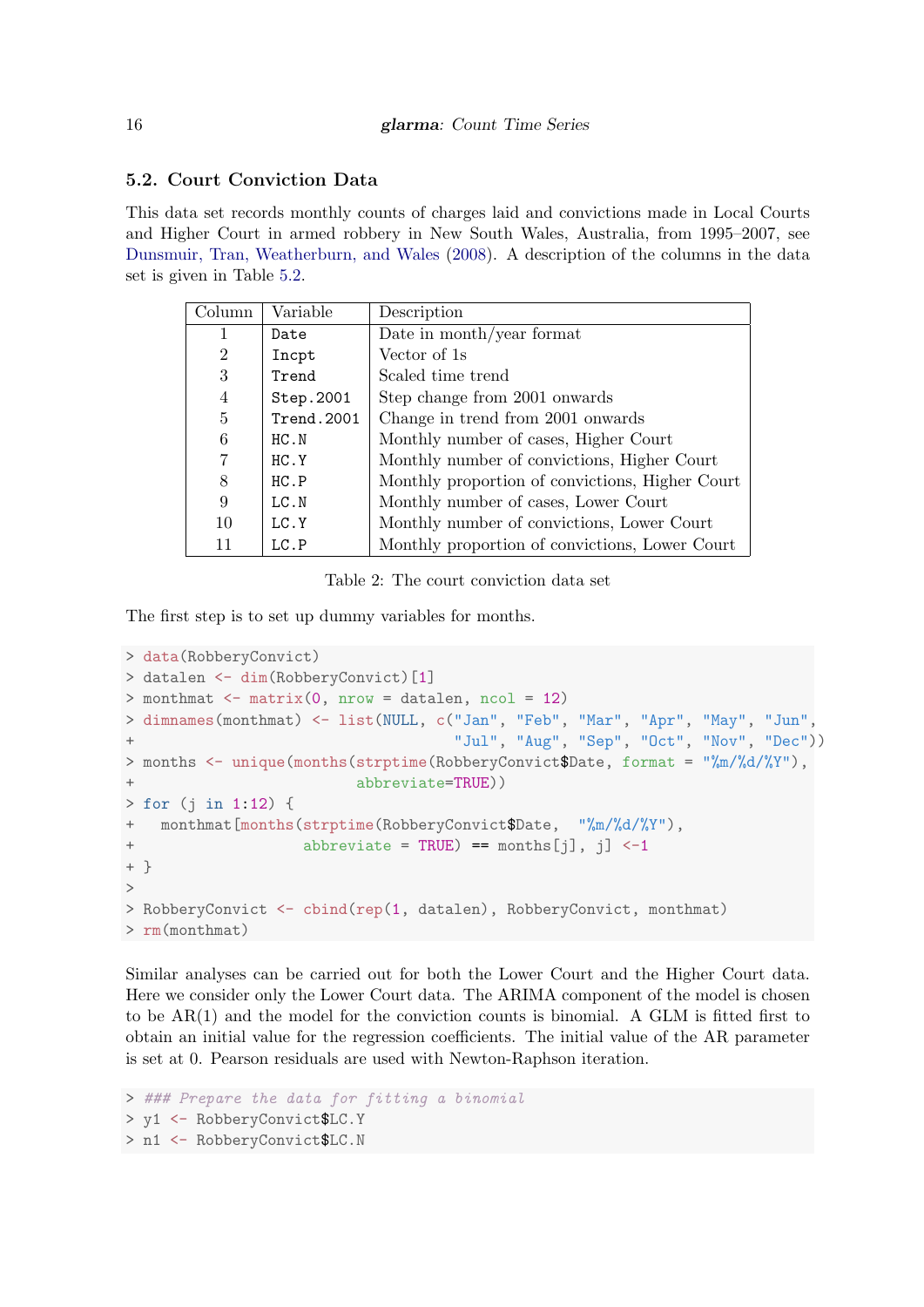```
> Y \leftarrow cbind(y1, n1-y1)
> head(Y, 5)
    y1
[1,] 3 9
[2,] 3 8
[3,] 6 9
[4,] 6 9
[5,] 6 5
> ### Fit the GLM
> glm.LCRobbery <- glm(Y ~ Step.2001 +
+ I(Feb + Mar + Apr + May + Jun + Jul) +
+ I(Aug + Sep + Oct + Nov + Dec),
+ data = RobberyConvict, family = binomial(link = logit),
+ na.action = na.omit, x = TRUE)
> summary(glm.LCRobbery, corr = FALSE)
Call:
glm(formula = Y ~ K Step. 2001 + I(Feb + Mar + Apr + May + Jun +
   Jul) + I(Aug + Sep + Oct + Nov + Dec), family = binomial(link = logit),
   data = RobberyConvict, na.action = na.omit, x = TRUE)
Deviance Residuals:
  Min 1Q Median 3Q Max
-2.5435 -0.8978 0.1682 0.8011 2.6497
Coefficients:
                              Estimate Std. Error
(Intercept) -0.25685 0.15605
Step.2001 0.82315 0.08135
I(Feb + Mar + Apr + May + Jun + Jul) -0.37228 0.16188I(Aug + Sep + Oct + Nov + Dec) -0.50068 0.16549
                              z value Pr(>|z|)(Intercept) -1.646 0.09978.
Step.2001 10.119 < 2e-16 ***
I(Feb + Mar + Apr + May + Jun + Jul) -2.300 0.02146 *
I(Aug + Sep + Oct + Nov + Dec) -3.025 0.00248 **
---Signif. codes:
0 '***' 0.001 '**' 0.01 '*' 0.05 '.' 0.1 ' ' 1
(Dispersion parameter for binomial family taken to be 1)
 Null deviance: 327.48 on 149 degrees of freedom
```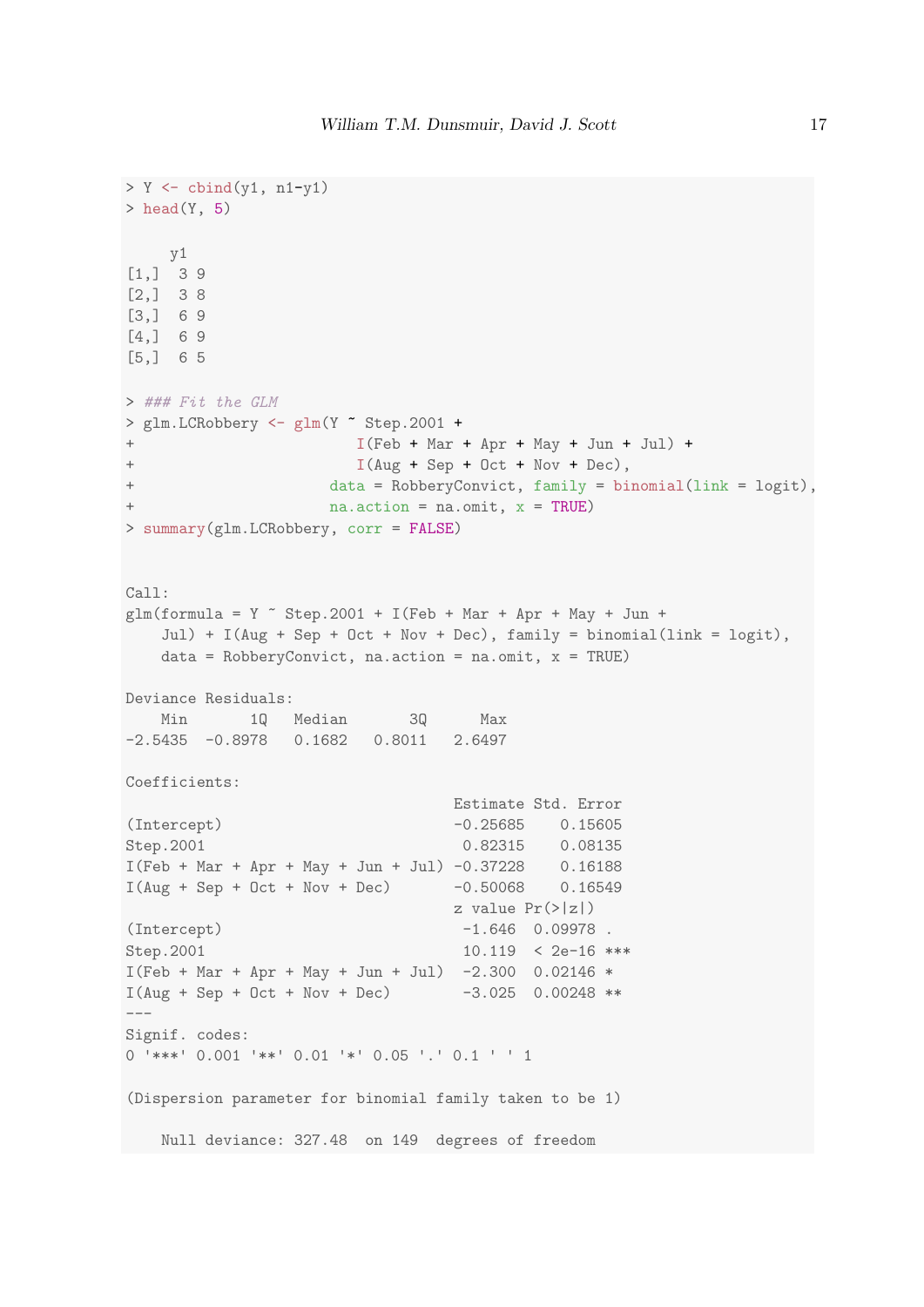```
Residual deviance: 212.12 on 146 degrees of freedom
AIC: 684.79
Number of Fisher Scoring iterations: 4
> X <- glm.LCRobbery$x
> colnames(X)[3:4] \leq c("Feb-Jul","Aug-Dec")
> head(X, 5)
(Intercept) Step.2001 Feb-Jul Aug-Dec
1 0 0 0
2 1 0 1 0
3 1 0 1 0
4 1 0 1 0
5 1 0 1 0
> glarmamod <- glarma(Y, X, phiLags = c(1), type = "Bin", method = "NR",
                  residuals = "Pearson", \text{ maxit} = 100, \text{ grad} = 1e-6)> summary(glarmamod)
Call: glarma(y = Y, X = X, type = "Bin", method = "NR", residuals = "Pearson",phiLags = c(1), maxit = 100, grad = 1e-06)
Pearson Residuals:
   Min 1Q Median 3Q Max
-2.4456 -0.8159 0.1337 0.7301 2.4798
GLARMA Coefficients:
    Estimate Std.Error z-ratio Pr(>|z|)
phi_1 0.08175 0.03298 2.479 0.0132 *
Linear Model Coefficients:
         Estimate Std.Error z-ratio Pr(>|z|)
(Intercept) -0.27468 0.15711 -1.748 0.08041 .
Step.2001 0.82203 0.09571 8.589 < 2e-16 ***
Feb-Jul -0.35677 0.15981 -2.232 0.02559 *
Aug-Dec -0.50039 0.16333 -3.064 0.00219 **
   Null deviance: 327.48 on 149 degrees of freedom
Residual deviance: 198.91 on 145 degrees of freedom
AIC: 680.676
Number of Newton Raphson iterations: 4
LRT and Wald Test:
```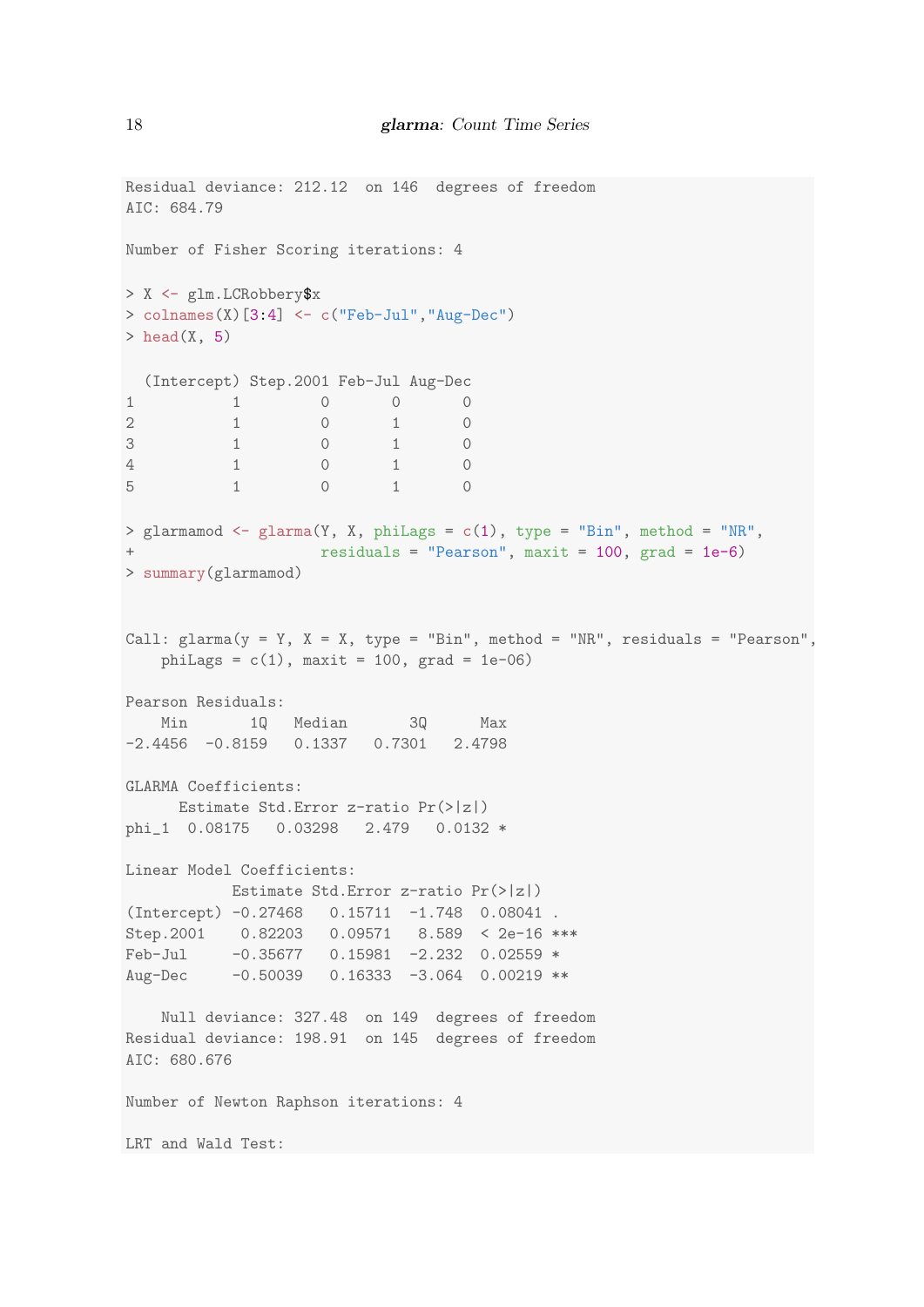```
Alternative hypothesis: model is a GLARMA process
Null hypothesis: model is a GLM with the same regression structure
         Statistic p-value
LR Test 6.110 0.0134 *
Wald Test 6.144 0.0132 *
---Signif. codes:
0 '***' 0.001 '**' 0.01 '*' 0.05 '.' 0.1 ' ' 1
```
We observe that the regression coefficients for the GLARMA model are quite similar to those for the GLM model. In particular, the step change in 2001 is highly significant. The likelihood ratio and Wald tests both suggest the need to deal with autocorrelation.

```
par(max = c(4, 4, 3, .1), cex.1ab = 0.95, cex.axis = 0.9,mgp = c(2, .7, 0), tcl = -0.3, las = 1)
plot(glarmamod)
```
In the diagnostic plots shown in Figure [2,](#page-19-0) the ACF plot shows little residual autocorrelation, and the Q-Q plot of the residuals shows reasonable conformity with normality. However the PIT histogram suggests that the binomial model for the counts is not appropriate for this data.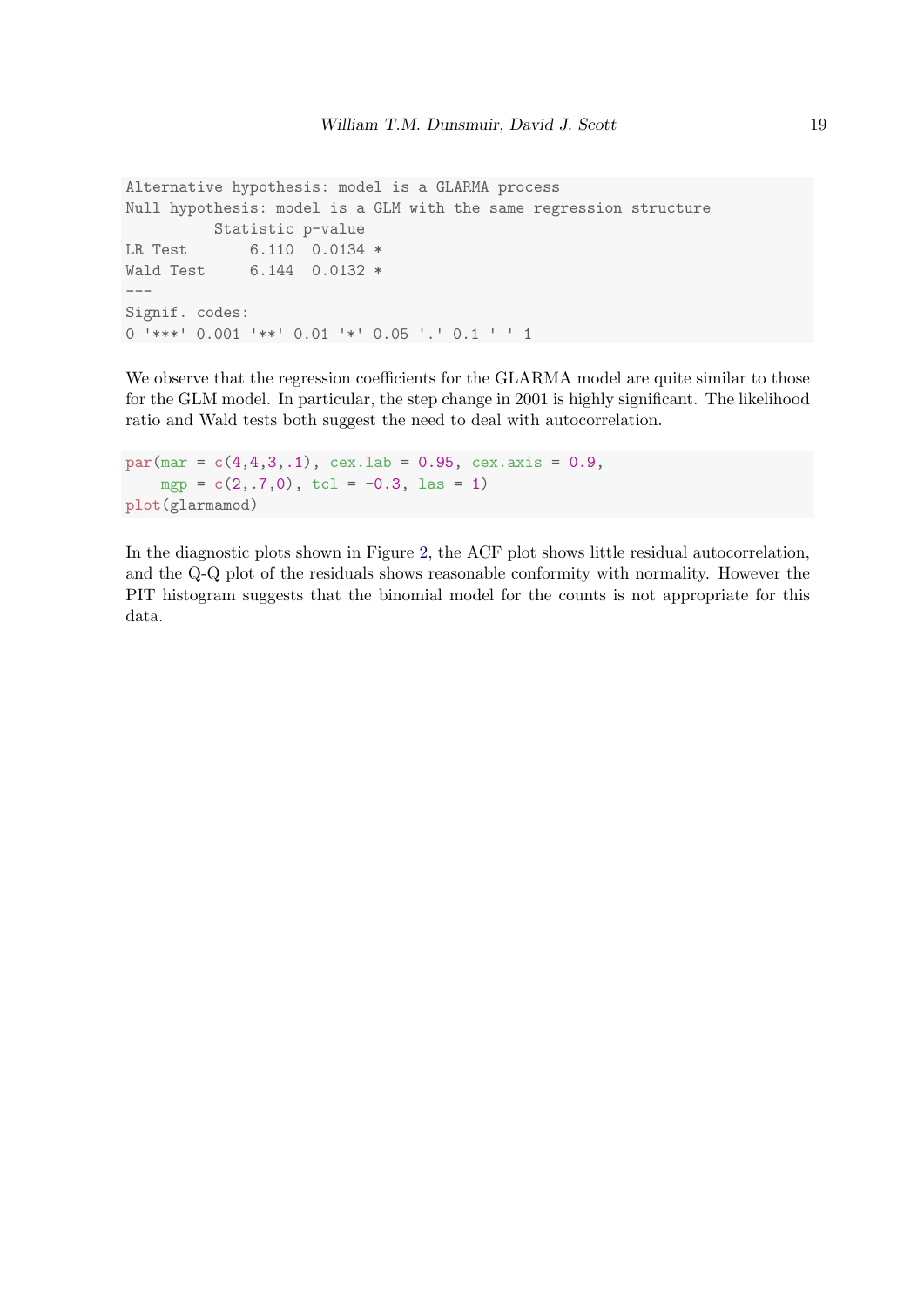

<span id="page-19-0"></span>Figure 2: Diagnostic plots for the court conviction model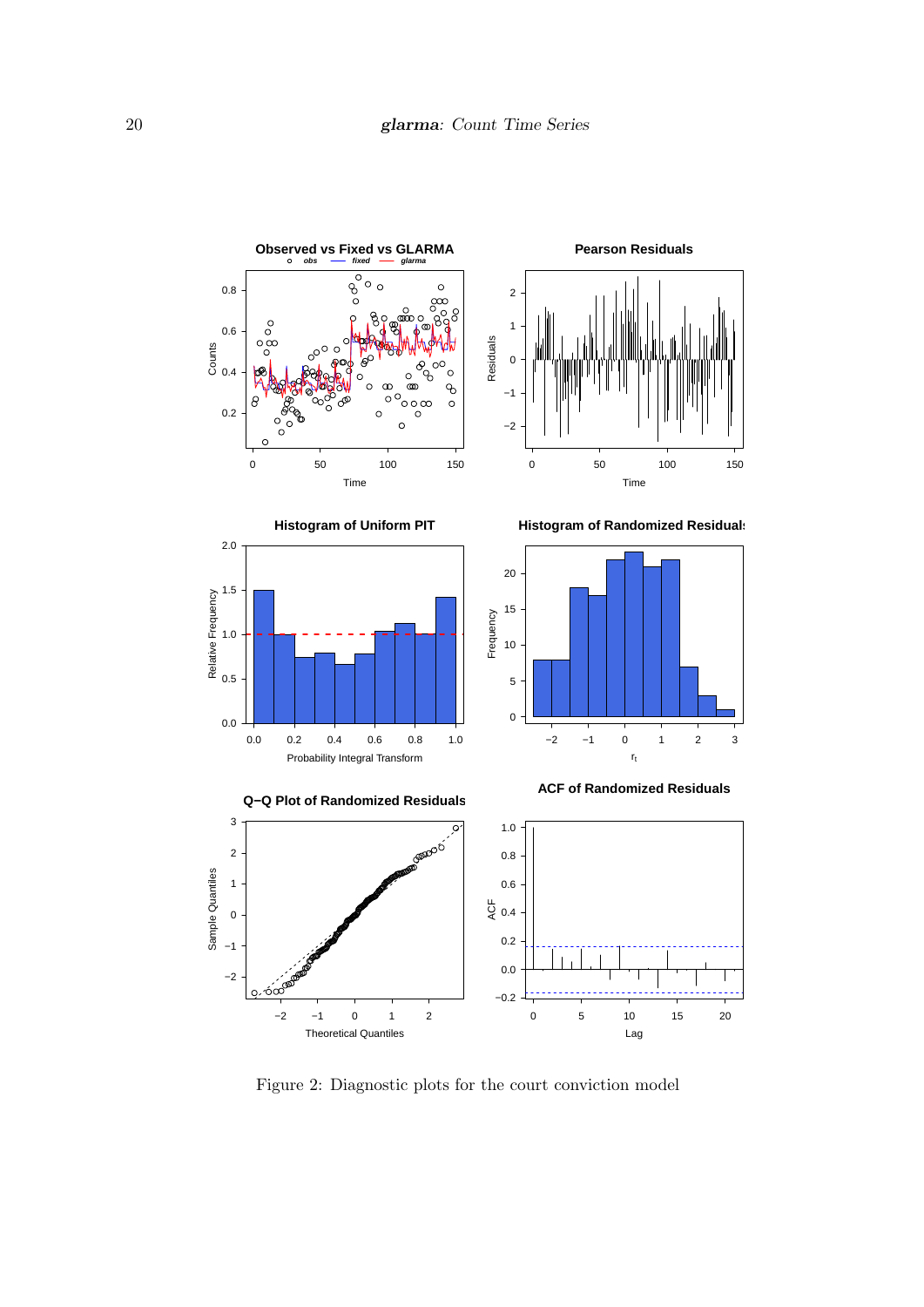# References

- <span id="page-20-4"></span>Benjamin MA, Rigby RA, Stasinopoulos DM (2003). "Generalized Autoregressive Moving Average Models." Journal of the American Statistical Association,  $98(461)$ ,  $214-223$ . [doi:10.](http://dx.doi.org/10.1198/016214503388619238) [1198/016214503388619238](http://dx.doi.org/10.1198/016214503388619238). URL <http://dx.doi.org/10.1198/016214503388619238>.
- <span id="page-20-1"></span>Brockwell PJ, Davis RA (2010). Introduction to Time Series and Forecasting. 2nd edition. Springer, New York, NY.
- <span id="page-20-7"></span>Creal D, Koopman SJ, Lucas A (2008). "A General Framework for Observation Driven Time-Varying Parameter Models." Technical report, Tinbergen Institute Discussion Paper.
- <span id="page-20-12"></span>Czado C, Gneiting T, Held L (2009). "Predictive Model Assessment for Count Data." Biometrics,  $65(4)$ ,  $1254-1261$ . [doi:10.1111/j.1541-0420.2009.01191.x](http://dx.doi.org/10.1111/j.1541-0420.2009.01191.x). URL [http:](http://dx.doi.org/10.1111/j.1541-0420.2009.01191.x) [//dx.doi.org/10.1111/j.1541-0420.2009.01191.x](http://dx.doi.org/10.1111/j.1541-0420.2009.01191.x).
- <span id="page-20-5"></span>Davis RA, Dunsmuir WT, Streett SB (2003). "Observation-driven Models for Poisson Counts." Biometrika, 90(4), 777–790.
- <span id="page-20-8"></span>Davis RA, Dunsmuir WT, Streett SB (2005). "Maximum Likelihood Estimation for an Observation Driven Model for Poisson Counts." Methodology and Computing in Applied Probability,  $7(2)$ ,  $149-159$ .
- <span id="page-20-0"></span>Davis RA, Dunsmuir WT, Wang Y (1999). "Modeling Time Series of Count Data." In S Ghosh (ed.), Asymptotics, Nonparametrics, and Time Series, volume 158 of Statistics Textbooks and Monographs, pp. 63–114. Marcel Dekker, New York, NY.
- <span id="page-20-11"></span>Diggle P, Heagerty P, Liang KY, Zeger S (2002). Analysis of Longitudinal Data. 2nd edition. Oxford University Press, Oxford.
- <span id="page-20-14"></span>Dunsmuir WT, Tran CD, Weatherburn D, Wales NS (2008). Assessing the Impact of Mandatory DNA Testing of Prison Inmates in NSW on Clearance, Charge and Conviction Rates for Selected Crime Categories. NSW Bureau of Crime Statistics and Research.
- <span id="page-20-2"></span>Durbin J, Koopman SJ (2012). Time Series Analysis by State Space Methods. Oxford University Press, Oxford.
- <span id="page-20-10"></span>Hansen BE (1996). "Inference When a Nuisance Parameter is Not Identified under the Null Hypothesis." Econometrica, 64, 413–430.
- <span id="page-20-13"></span>Jung RC, Tremayne AR (2011). "Useful Models for Time Series of Counts or Simply Wrong Ones?" Advances in Statistical Analysis, 95(1), 59–91.
- <span id="page-20-9"></span>Lu H (2002). Observation Driven and Parameter Driven Models for Time Series of Counts. Project report, School of Public Health, University of Minnesota, Minneapolis, MN, USA.
- <span id="page-20-3"></span>McCullagh P, Nelder JA (1989). Generalized Linear Models. Chapman Hall, London.
- <span id="page-20-6"></span>Shephard N (1995). "Generalized Linear Autoregressions." Technical report, Nuffield College, Oxford University.